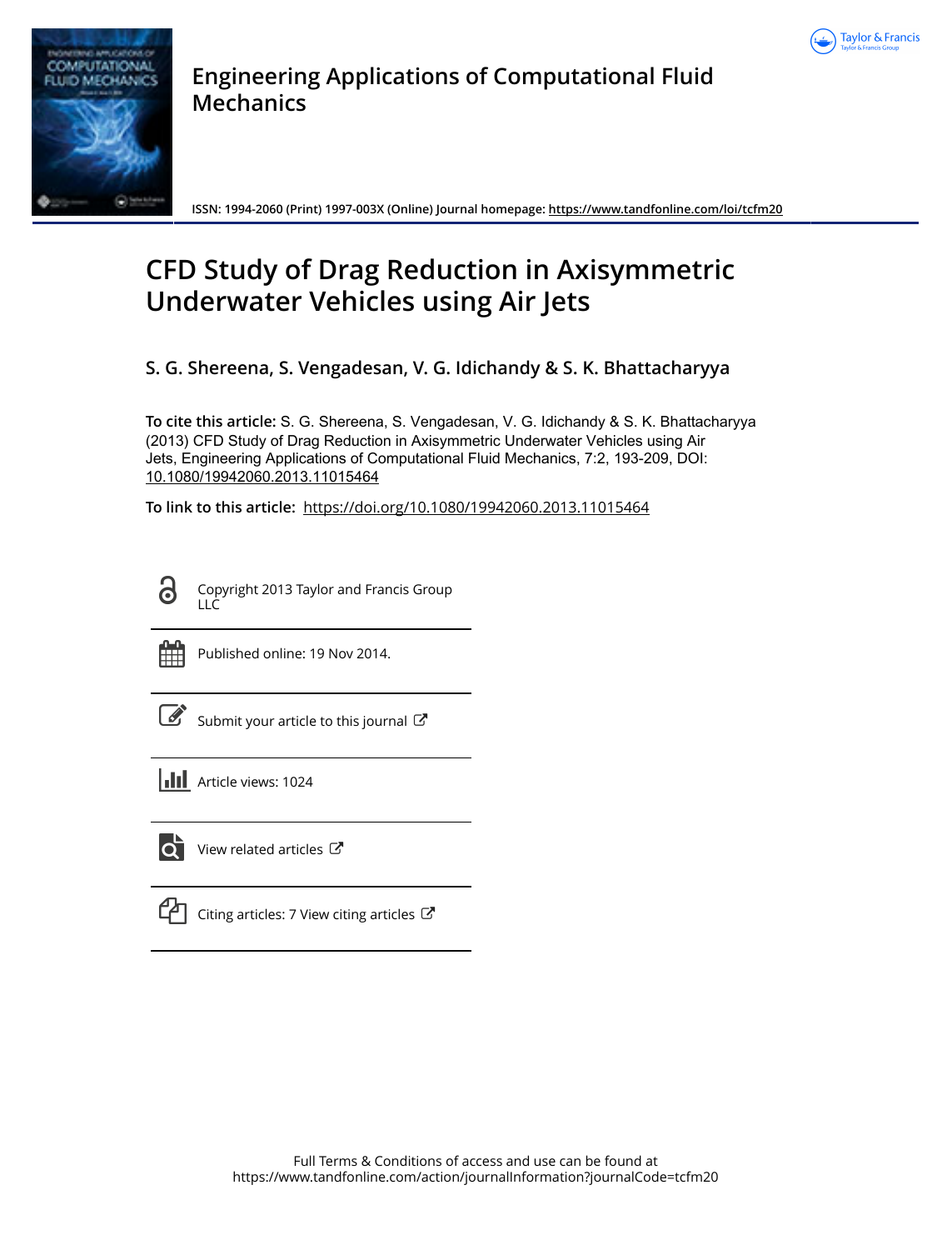# **CFD STUDY OF DRAG REDUCTION IN AXISYMMETRIC UNDERWATER VEHICLES USING AIR JETS**

Shereena S. G.  $^*$ , S. Vengadesan  $^{H^{\dagger}}$ , V. G. Idichandy  $^*$  and S. K. Bhattacharyya  $^*$ 

\* *Department of Ocean Engineering, Indian Institute of Technology Madras, Chennai 600036, India # Department of Applied Mechanics, Indian Institute of Technology Madras, Chennai 600036, India*  † *E-Mail: vengades@iitm.ac.in* (*Corresponding Author*)

**ABSTRACT:** A computational fluid dynamics approach to study drag reduction of axisymmetric underwater bodies by air jet injection in the boundary layer is presented. The well-known 'mixture' model is used to capture the multiphase flow and the SST k-ω (shear stress transport) turbulence closure model has been used in the computations. Well-studied Afterbody1 (Huang et al., 1978) which has a tapered and smooth stern profile is considered. A companion shape of Afterbody1, which has a blunt stern profile, is also studied. The numerical study is carried out with different air jet velocity to body velocity ratios, various angles of air jet and various angles of attack of the body. Effects of these parameters on drag reduction are reported. The effect of tapered vs. blunt aft shape of Afterbody1 has been found to have significant effect on drag reduction performance.

**Keywords:** underwater vehicle, axisymmetric body, computational fluid dynamics, air jet, drag reduction

# **1. INTRODUCTION**

Turbulent flows can occur in the boundary layer near solid surfaces. The energy losses and selfnoise due to turbulence can be of very high magnitude. It can affect the performance of many engineering devices. This necessitates unabated research on strategies for drag reduction. One of the ways to achieve drag reduction is to delay the onset of turbulent flow, which a drag reducer does by shifting the transition from laminar to turbulent flow to a higher flow velocity.

Important drag reduction technologies reported in literature are introduction of polymers, surfactants and microbubbles in the boundary layer and use of compliant coatings on the surface. Gas-based drag reduction technologies include supercavitation, partial cavitation and microbubble ejection. Microbubbles are perhaps the cheapest and the most non-polluting drag reducer where air bubbles are introduced to reduce the frictional resistance. The injected air bubbles modify the energy inside a turbulent boundary layer and thereby lower the skin friction. However, the control of the bubble size and the angle of ejection can impose technical challenges. Introduction of air jets in the boundary layer also gives similar drag reduction effects as that of microbubbles. In the present study, drag reduction is obtained by ejecting air jets in the boundary layer. In both methods, the major reason of drag reduction is due to reduction in molecular viscosity of fluid along the length of the body. By introducing air jets or microbubbles, the frictional component of drag force is greatly reduced. The use of air jets retains the advantage of being the cheapest non-polluting drag reducer as well as those using microbubbles.

In this work, the Reynolds-Averaged Navier-Stokes (RANS) equations, commonly used in Computational Fluid Dynamics (CFD) techniques for studying different practical flows are used to study the drag reduction of axisymmetric underwater vehicles using air jets.

## **2. LITERATURE**

A number of drag reduction studies have been done on flat plates as well as on axisymmetric bodies. In a review, Truong (2001) has discussed some of the important drag reduction technologies such as introduction of polymers, surfactants, microbubbles and compliant coatings on the wall surface. Madavan et al. (1985 and 1984) used an array of flush-mounted hot films to study the downstream evolution and persistence of the reduction of skin friction in the microbubbleladen turbulent boundary layer over a flat plate. Kim and Cleaver (1995) considered experimental data to investigate the way in which the reduction in wall shear stress changes with distance from the microbubble injection region. Kato et al. (1999) measured velocity and turbulence intensity of a turbulent boundary layer with microbubbles by a Laser Doppler Velocimeter (LDV) system in forward scatter mode for flow over a flat plate.

*Received: 15 Jan. 2012; Revised: 30 Oct. 2012; Accepted: 23 Nov. 2012*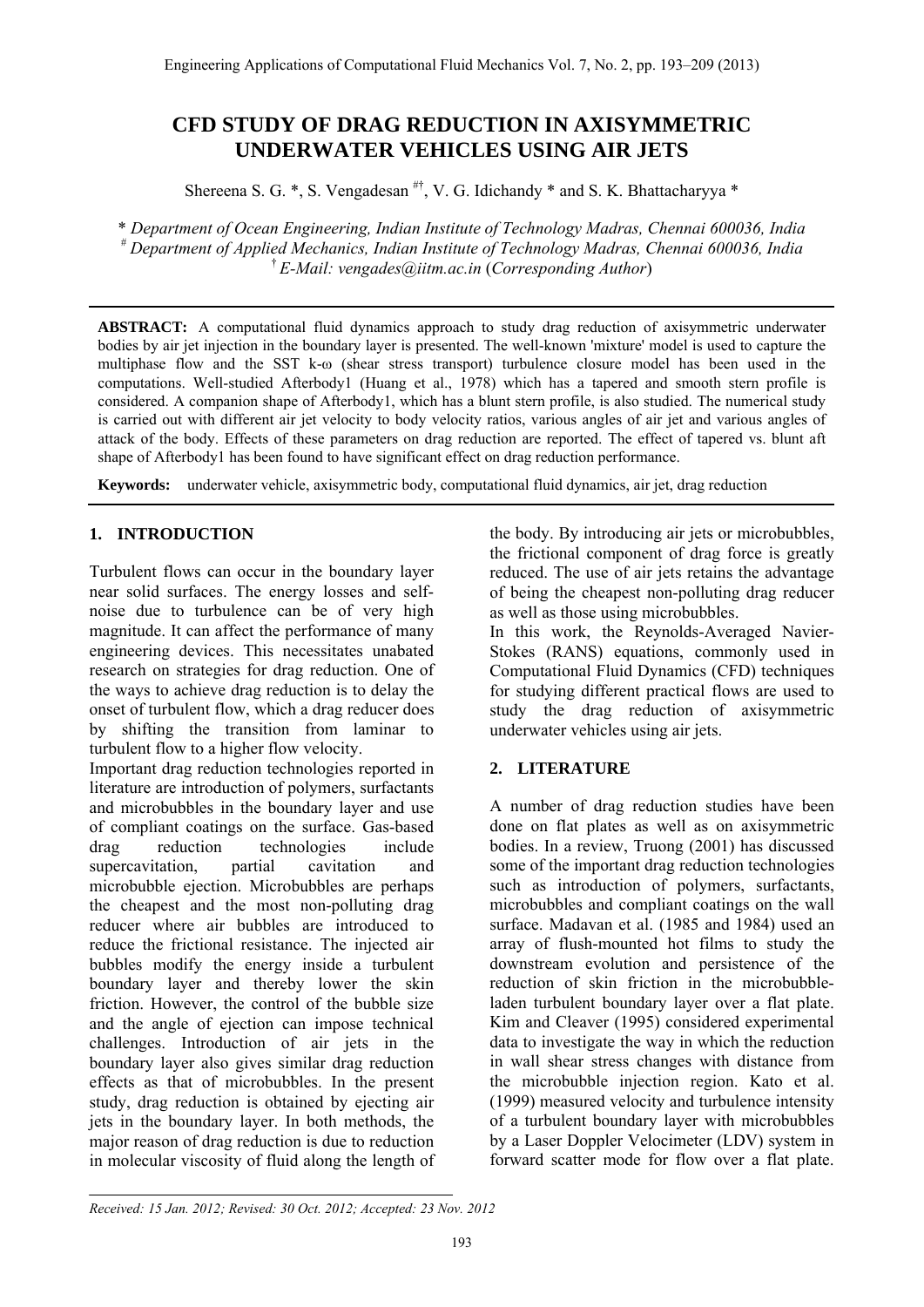Kodama et al. (2000) experimentally studied microbubbles using a specially designed circulating water tunnel. Moriguchi and Kato (2002) examined the effect of microbubbles on drag reduction in a two-dimensional (2D) flow channel with the aim of clarifying effect of bubble size. Wedin et al. (2003) conducted an experimental investigation of microbubble flow within a vertical pipe. Hassan et al. (2005) studied the structure of flow turbulence in a water channel with microbubbles using Particle Image Velocimetry (PIV) at a Reynolds number of 5128. Wu et al. (2005) analysed the interaction between liquid turbulent boundary layer and a crowded group of microbubbles. Murai et al. (2007) experimentally investigated skin friction drag reduction in a horizontal rectangular channel by bubbles that are large relative to the shear layer. Wu et al. (2008) attempted to find the optimum parameters for robust design of the microbubble drag reduction in turbulent channel flow.

Deutsch and Castano (1985) studied the injection of gas to form microbubbles in turbulent boundary layer in water tunnel tests to reduce skin friction drag on an axisymmetric body. Fontaine and Deutsch (1992) studied the influence of the type of gas on the performance of microbubble skin friction reduction on an axisymmetric body. The gases used were of different density and solubility such as air, helium, carbon dioxide and argon. Helium was found to be more effective than other gases. Wu et al. (2006) numerically simulated the effect of microbubble flow around an axisymmetric body. They found that around 50% of drag reduction can be obtained by injecting microbubbles into the flow with most favorable combination of parameters. John et al. (2011) carried out an interesting study of drag reduction in emperor penguins who release air from their bodies. Xiang et al. (2011) studied the turbulent bubbly wakes formed downstream of an axisymmetric body, which gives an in depth understanding of complex multiphase ventilated partial cavity situations.

Various numerical studies have been done to calculate drag force and drag reduction using microbubbles. Kanai and Miyata (2001) developed a marker density function method to conduct Direct Numerical Simulation (DNS) for bubbly flows. Skudarnov and Lin (2006) found that a single phase model with bubbles introduced as a species mass source was able to predict drag reduction more consistent with the experimental data than that by a more complex two-fluid model. Mohanarangam et al. (2009) studied the phenomenon of drag reduction by the injection of microbubbles into a turbulent boundary layer using an Eulerian-Eulerian two-fluid model. Ali et al. (2010) studied drag reduction in ships using air lubrication. They have done CFD studies on flat plate which was equivalent to the wetted surface of the ship. Higher drag reduction was reported in the case of low Froude number of the ship and high air flow velocities.

From the literature review, it is observed that lowering the viscosity of fluid along the length of the body using microbubbles is an effective method of drag reduction. Introducing air jets to the surface of the body will also reduce viscosity of fluid along the body length. Hence a similar approach can be used to study drag reduction using air jets.

Mohanarangam et al. (2009) and Wu et al. (2006) suggested that the SST  $k$ - $\omega$  model is best suited to capture turbulence in RANS based CFD approach for two phase flow in this class of problems. Hence this turbulence model is used in the present CFD study.

# **3. PROBLEM DESCRIPTION**

In this work, for the purpose of limited validation alone, an axisymmetric body (Fig. 1) considered by Wu et al. (2006) in a CFD study of drag reduction using microbubbles has been adopted. They studied the distribution of microbubbles around the body and the drag reduction of the body under different conditions, such as using bubbles of different diameters, different body velocities and bubble ejection rates. They reported a maximum of 50% drag reduction and in the present work 44.8% of drag reduction was obtained for the same case (Table 1).

For the detailed CFD study of drag reduction using air jets, two axisymmetric underwater vehicle shapes have been chosen. These body shapes are designated as Afterbody1 (Fig. 2) and Blunt Afterbody1 (Fig. 3). The geometry of Afterbody1 is given by Huang et al. (1978). In this work, an extensive experimental wind tunnel study on this body shape is reported covering detailed measurements of static pressure distribution, mean velocity profiles and distributions of turbulence intensities and Reynolds stress across the stern boundary layers; however, the Reynolds number was held constant  $(6.6 \times 10^6)$ . This body shape was numerically studied by Sarkar et al. (1997) using four different turbulence models. They found that standard *k* model with wall function predicted the flow characteristics more accurately than the other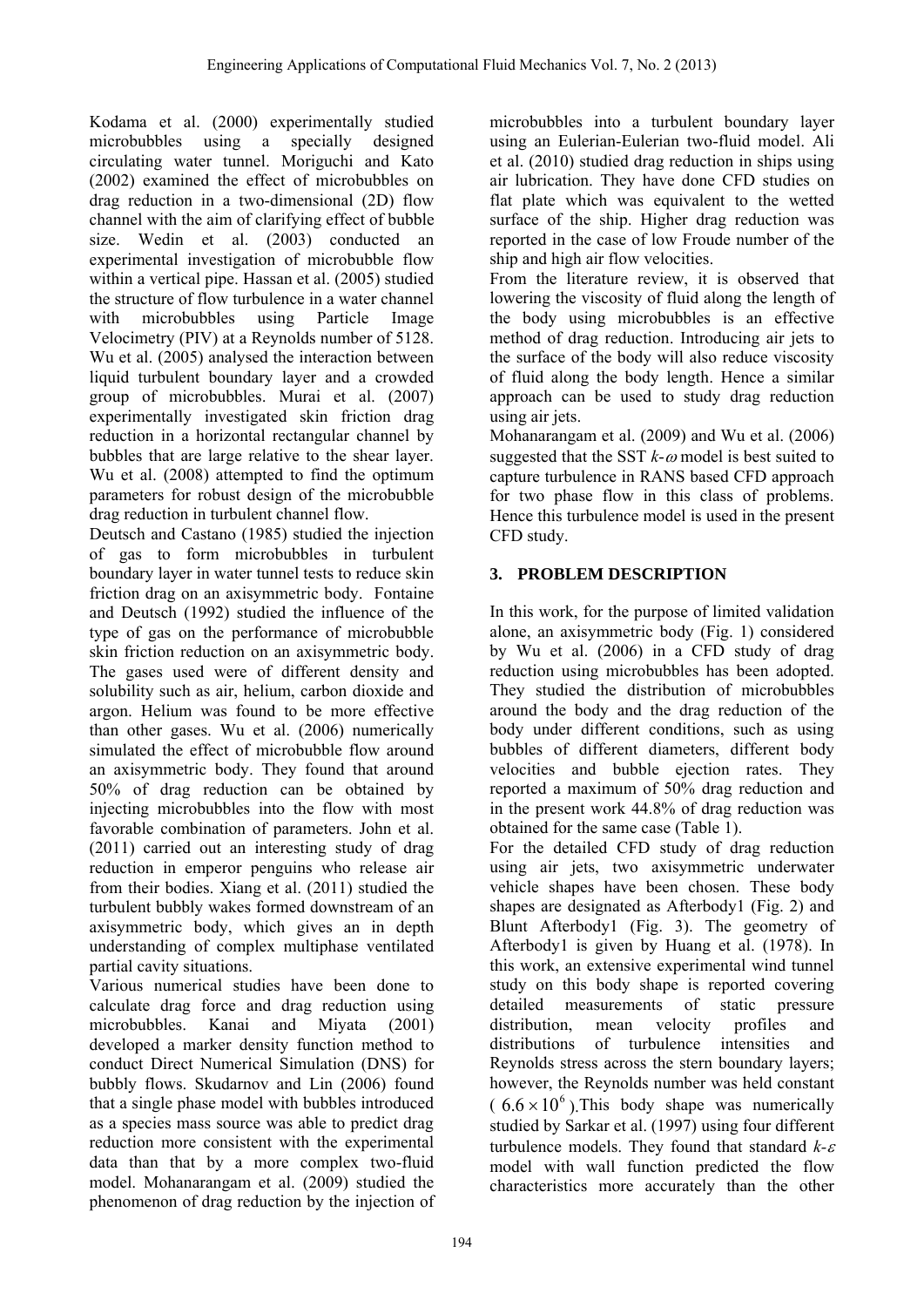

Fig. 1 Geometry of axisymmetric body (from Wu et al., 2006) showing air jet ring (dimensions in m).



Fig. 2 Geometry of Afterbody1 (Huang et al., 1978) showing air jet ring.



Fig. 3 Geometry of Blunt Afterbody1 showing air jet ring.

models. Jagadeesh and Murali (2006) also studied a variety of turbulence models for this geometry.

The geometry of Blunt Afterbody1 is same as that of Afterbody1 in the nose and parallel middle body region as also in total length. In Blunt Afterbody1, the parallel middle body extends the full length and ends there without any streamlined tapering of the stern (aft) profile as in Afterbody1. Since base drag is expected to be a significant component of the total drag of the Blunt Afterbody1, its drag reduction characteristics is expected to be significantly different from that of Afterbody1.

The location of the air jet is chosen at the shoulder of the nose shape (Figs. 2 and 3), where the parallel middle body (i.e.  $r = R$ ) starts. The preferred angle of the air jet with the *x*-axis  $(\theta)$  is  $30^{\circ}$  for the study of effect of air jet velocity to body velocity. For studying the effect of the angle of injection of air jet, however, five angles are used  $(\theta = 10^{\circ}, 20^{\circ}, 30^{\circ}, 60^{\circ}$  and 90°). Axisymmetric CFD calculations are made use of; therefore the implied shape of the air jet is a circular ring. For studying the effect of the angle of attack  $(\alpha)$  of the flow with respect to the body, a three-dimensional (3D) CFD simulation is done with four discrete air jets, each  $90^\circ$  apart, with the same total mass flow rate as the axisymmetric studies having a ring shaped air jet. Its size (i.e. in the length direction) is maintained for the ring jet and discrete jet geometries. For various air jet velocity  $(U_{jet})$  to body velocity  $(U)$  ratios, drag

reduction calculations are carried out. Commercially available CFD software FLUENT has been used for all simulations.

#### **4. NUMERICAL STRATEGIES**

The basic fluid needs only single phase simulation, i.e. water. However, when the air jet is introduced, the flow becomes two phase flow. For simulating two phase flow, the 'mixture' model, as implemented in FLUENT, is used. This can be used to model multiphase flow where the phases move at different velocities. The mixture model can model '*n*' phases (fluid or particulate) by solving the momentum and continuity for the mixture, the volume fraction equations for the secondary phases, and the algebraic expressions for the relative velocities. The phases are treated as 'interpenetrating' continua. An extensive discussion on this model may be found in Manninen et al (1996), where other references on this and various other two-phase models may also be found.

#### **4.1 Governing equations**

 $\overline{\phantom{a}}$ 

The continuity equation for the mixture (*m*) is

$$
\frac{\partial \rho_m}{\partial t} + \rho_m \vec{v}_m = 0 \tag{1}
$$

where  $\rho_m$  is the mixture density, *t* is time and  $\vec{v}_m$ is the mass averaged velocity given. The mixture density and mass averaged velocity are given by

$$
\rho_m = \sum_{k=1}^n \alpha_k \rho_k \tag{2}
$$

$$
\vec{v}_m = \frac{\sum_{k=1}^N \alpha_k \rho_k \vec{v}_k}{\rho_m} \tag{3}
$$

where  $\alpha_k$  is the volume fraction (VF) of phase  $k$ ,  $\rho_k$  is its density and  $\vec{v}_k$  is the mass averaged velocity of this phase. The momentum equation of the mixture is obtained by summing the individual momentum equations for all phases. It can be expressed as

$$
\frac{\partial}{\partial t} (\rho_m \vec{v}_m) + \nabla \cdot (\rho_m \vec{v}_m \cdot \vec{v}_m) = \n- \nabla p + \nabla \cdot \left[ \mu_m \left( \nabla \vec{v}_m + \nabla \vec{v}_m^T \vec{v}_m^T \right) \right] \n+ \rho_m g + \vec{F} + \nabla \cdot \left( \sum_{k=1}^n \alpha_k \rho_k \vec{v}_{dr,k} \vec{v}_{dr,k} \right)
$$
\n(4)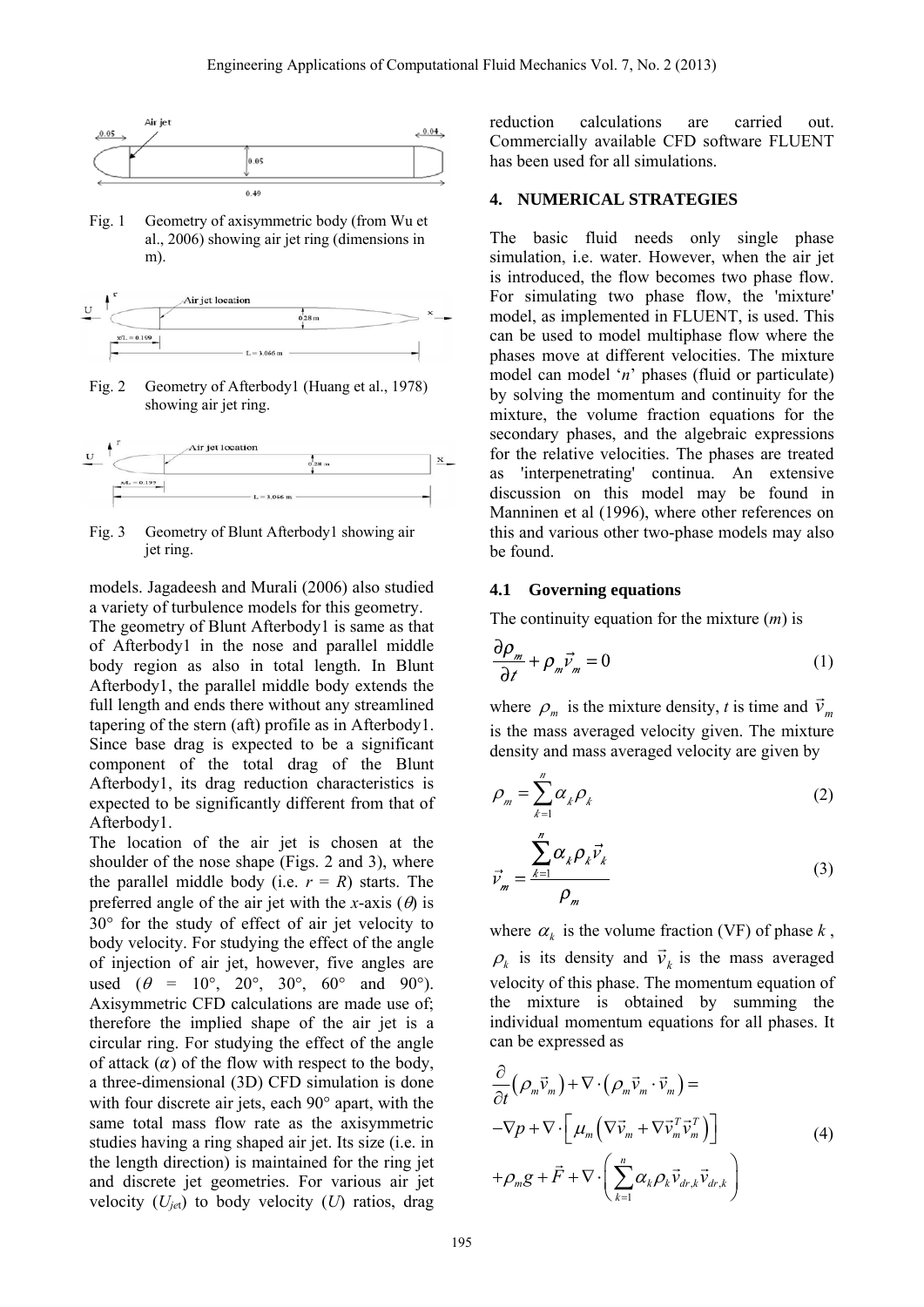where  $p$  is pressure,  $g$  is the acceleration due to where *p* is pressure, g is the acceleration due to gravity,  $\vec{F}$  is a body force intensity and  $\mu_m$  is the viscosity of the mixture given by

$$
\mu_m = \sum_{k=1}^n \alpha_k \mu_k \tag{5}
$$

 $\vec{v}_{dr,k}$  is the drift velocity for secondary phase *k*, defined as  $\vec{v}_{dr,k} = \vec{v}_k - \vec{v}_m$  and  $\mu_k$  is the viscosity of this phase. The relative velocity (also referred to as the slip velocity) is defined as the velocity of a secondary phase (*p*) relative to the velocity of the primary phase (*q*)

$$
\vec{v}_{pq} = \vec{v}_p - \vec{v}_q \tag{6}
$$

The mass fraction of any phase (*k*) is defined as

$$
c_k = \frac{\alpha_k \rho_k}{\rho_m} \tag{7}
$$

The drift velocity and the relative velocity  $\vec{v}_{pq}$ are connected by

$$
\vec{v}_{dr,p} = \vec{v}_{pq} - \sum_{k=1}^{n} c_k \vec{v}_{qk}
$$
 (8)

The mixture model makes use of an algebraic slip formulation. The basic assumption of the algebraic slip mixture model is to prescribe an algebraic relation for the relative velocity, a local equilibrium between the phases should be reached over short spatial length scale.

From the continuity equation for the secondary phase *p*, the VF equation for secondary phase *p* is obtained as

$$
\frac{\partial}{\partial t} \left( \alpha_p \rho_p \right) + \nabla \left( \alpha_p \rho_p v_m \right) = - \nabla \left( \alpha_p \rho_p \vec{v}_{dr,p} \right) \n+ \sum_{q=1}^n \left( i n_{qp} - i n_{pq} \right)
$$
\n(9)

where  $\dot{m}_{qp}$  and  $\dot{m}_{pq}$  are the mass flow rates.

For simulating turbulent flow, the SST *k-ω* turbulence model is used in calculations based on the recommendation of Mohanarangam et al. (2009) and Wu et al. (2006), who found that this model is well suited for simulating two phase flows. This model is an effective blend of robust and accurate formulation of the *k-ω* model in the near wall region and  $k$ - $\varepsilon$  model in the far field.

#### **4.2 Computational domain and boundary conditions**

Symmetry of the problem is exploited by adopting an axisymmetric domain in a plane as shown in Fig. 4. The domain details and boundary conditions are taken from Virag et al. (2011). The boundary conditions are: (a) segment AB is a velocity inlet, i.e. where *U* is prescribed in the *x* direction; (b) segment CD is the pressure outlet where the gradients of turbulent kinetic energy (*k*  of SST  $k$ - $\omega$  model) and dissipation rate ( $\omega$  of SST  $k-\omega$  model) are set to zero and the pressure is set to the gauge pressure i.e.  $p = 0$ ; (c) segment AD is the cylindrical surface where zero shear stress is prescribed; (d) symmetry conditions are prescribed on x-axis given by the segment BC and (e) no slip condition is prescribed on the body surface (or wall). Standard wall functions are used to calculate the variables at the near-wall cells. At a distance of *Xjet* from the nose of the body, air jet is introduced at an angle of  $\theta$  (Figs. 4 and 5). The boundary condition used is a velocity inlet with air velocity of *Ujet*.

At the velocity inlet (segment AB), one needs to specify a representative value of turbulent intensity parameter  $T_u$  and length scale *l*. In all calculations, the values of these parameters have been chosen as  $T_u = 0.05$  (i.e. 5 %) and  $l = 0.001L$ , where *L* is the length of the body.

For 3D simulations, the same boundary conditions are used with four discrete air jets.



Fig. 4 Computational domain.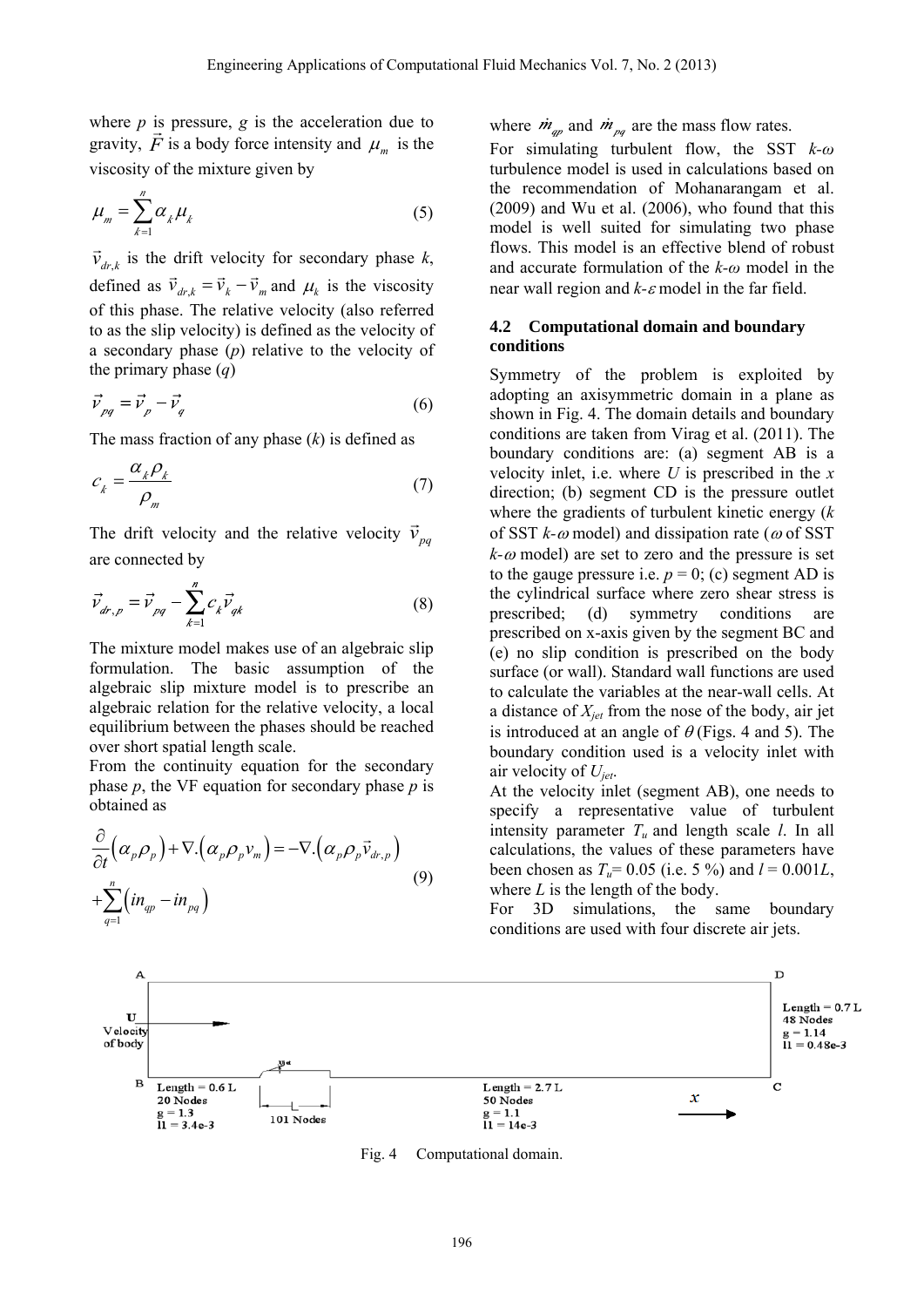

Fig. 5 Enlarged view of domain details on body.



(b) Mesh near location of air jet and air inlet size

 $0.61$  m ( $X_{jet} = 0.198L$ )

Fig. 6 2D axisymmetric mesh for Afterbody1.



(a) Zero angle of attack (No. of nodes  $=$ 253798; No. of elements = 248000)



(b) 15 deg. angle of attack (No. of nodes = 567822; No. of elements = 544960)

Fig. 7 3D mesh for Afterbody1.

### **4.3 Grid and discretization**

A sample of axisymmetric mesh is shown in Fig. 6 and two samples of 3D meshes are shown in Fig. 7, one for zero angle of attack and one for nonzero angle of attack. Let the grid point nearest to the body surface be located at a radial distance of  $l_1$  from the body surface (or near wall spacing) and let the growth ratio (*g*) be defined as ratio of successive distances between grid points normal to the body surface. This means that length of the *N*th cell away from the body surface in the normal direction,  $l_N$ , is given by  $l_N = l_1 g^{N-1}$  $l_N = l_1 g^{N-1}$  and the total length of *N* cells will be given by  $\sum l_1 g^{i-1}$ 1  $\sum^N l_1 g^{i-1}$  . *i* E,

For the SST  $k-\omega$  model, 'near wall' is treated in the same way as in the  $k-\varepsilon$  model. In the  $k-\varepsilon$ model, for the wall law to be applicable, the grid size should be adjusted such that  $30 \le y^+ \le 300$ , and the wall adjacent cells are not placed in the buffer layer of  $y^+=5$  to 30. The growth ratio is so designed that it prevents the wall adjacent cells from being placed in the buffer layer. In this,  $y^+$ (sometimes called 'wall unit') is given by the formula  $y^+ = l_1 u_\tau / v$  and  $u_\tau = \sqrt{\tau_w / \rho}$  where  $u_\tau$ is the friction velocity and  $\tau_w$  is the wall shear stress. The placement of the wall adjacent cells, however, has to be done by trial and error because there is no way to know the distribution of wall shear stress. Hence wall unit values over the body surface will not be known *prior* to doing CFD simulation. The meshes in Figs. 6 and 7 are for Afterbody1, where total number of nodes and elements are recorded. Size of air jet inlet (*w*) used is 0.0163*L* at a location of 0.1989*L* from the nose of the body. The volume fraction of air at the air jet inlet is given as 1. However, the mesh for the body in Fig. 1, which had 10260 nodes and 9983 elements, is not given.

In this work, a second order upwind scheme has been used in all calculations using a pressure based, segregated solver which implements an implicit formulation for unsteady flow problems adopting absolute velocity formulation. All simulations were run using an unsteady segregated solver. The convergence criterion of 10<sup>−</sup><sup>4</sup> is set for velocity components and 10<sup>−</sup><sup>3</sup> for continuity,  $k$ , and  $\omega$ , all being RMS values. The time step used in simulation is 0.0001s, which was found to give accurate results for all velocities. Convergence of the time step and mesh convergence study for this geometry were reported earlier in Virag et al. (2011) and hence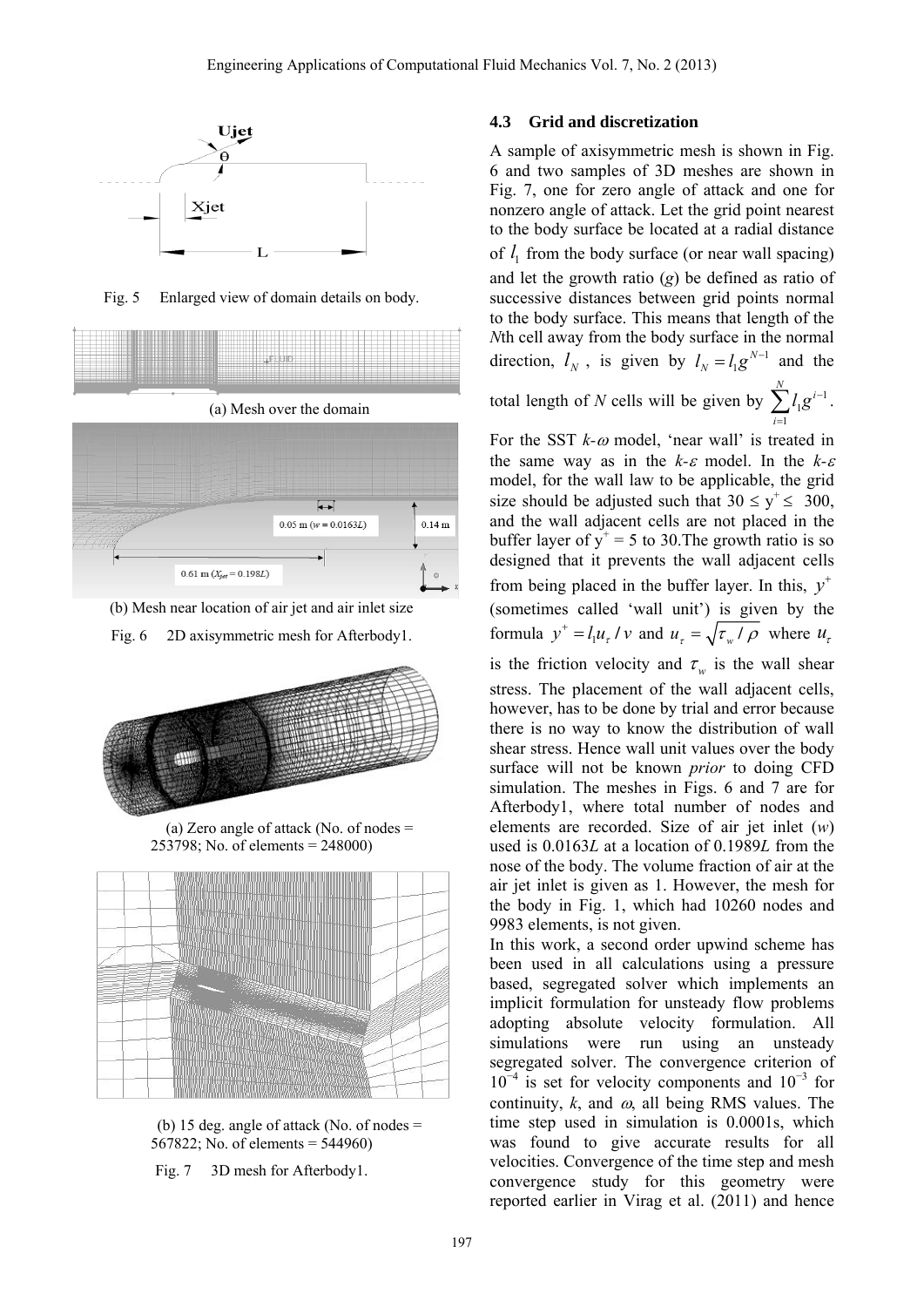not reproduced here. As far as the 3D mesh was concerned, the mesh configuration in any plane was kept the same as the axisymmetric mesh and found to work very well in that it produces practically identical values of drag forces.

### **5. RESULTS AND DISCUSSION**

## **5.1 Validation**

Wu et al. (2006) conducted a numerical simulation of microbubble flow around an axisymmetric body (Fig. 1) where the flow with microbubbles was treated as mixture flow. They also studied the distribution of microbubbles in the vicinity of the body and the resulting drag reduction under different conditions. They have reported a drag reduction up to 50%. In the present work, the same geometry is adopted and similar simulations were performed for the purpose of validation. The velocity of the body was 12 m/s and the jet was 3.6 m/s with  $\theta$  =  $90^{\circ}$ (Fig.5). Since much of vital data such as jet width, turbulent intensity and length scale, along with other solver parameters were not reported in the paper, the validation is somewhat approximate. However, the results show a similar trend in drag reduction (Table 1) with about 10%

difference in drag reduction. From this exercise, it was concluded that the 'mixture' model and SST  $k-a$  turbulence model are the appropriate CFD models for this class of problems.

For Afterbody1, drag coefficients without an air jet are compared with other published results in Table 2, showing very good agreement. This validates the choices made regarding the mesh, computational domain and various other solver parameters.

## **5.2 Results for Afterbody1 and Blunt Afterbody1**

The drag coefficients of Afterbody1 and Blunt Afterbody1 are presented in Table 3 for two values of Reynolds number. For the drag reduction study, the body velocity (*U*) was taken as 15 m/s and the air jet velocity was introduced at an inclination of  $30^{\circ}$ ( $\theta$ ) to the body surface in all calculations for both bodies. The air jet velocities considered for Afterbody 1 were  $U_{jet}$  = 0.1, 0.5, 1, 2.5, 5, 7.5, 15 and 30 m/s and those considered for Blunt Afterbody1 were  $U_{jet} = 1, 5,$ 15, 30, 50 and 100 m/s. Reductions in drag force for both the bodies are summarized in Table 4 and Fig. 8.

| U(m/s)         | $U_{\text{jet}}$ (m/s) | Source           | $T_{u\,(\%)}$            | $F_P(N)$ | $F_F(N)$    | $F_D(N)$ | Drag Reduction $(\% )$   |
|----------------|------------------------|------------------|--------------------------|----------|-------------|----------|--------------------------|
|                |                        |                  | 0.5                      | 6.2      | 16.4        | 22.6     | $\overline{\phantom{a}}$ |
| 12<br>$\theta$ |                        | Present          | 5                        | 10.4     | 19.1        | 29.5     | $\overline{\phantom{a}}$ |
|                |                        | Wu et al. (2006) | $\blacksquare$           | 3.898    | 17.75 21.65 |          | $\overline{\phantom{a}}$ |
| 12<br>3.6      |                        | Present          |                          | 12.77    | 3.49        | 16.26    | 44.8                     |
|                |                        | Wu et al. (2006) | $\overline{\phantom{a}}$ | 6.5      | 4.19        | 10.7     | 50                       |

Table 1 Comparison of drag reduction for axisymmetric body studied by Wu et al. (2006).

 $F_P$ : Pressure (viscous) drag,  $F_F$ : Frictional (viscous) drag,  $F_D (= F_P + F_F)$ :Total drag

Table 2 Comparison of drag coefficients for Afterbody1 ( $U = 2.152$  m/s,  $Re = 6.6 \times 10^6$ ).

| Source                              | $\mathit{C}_{\mathit{PV}}$ | $C_{FV}$ | $C_{DV}$ | Error $(\% )$ |
|-------------------------------------|----------------------------|----------|----------|---------------|
| Huang et al. (1978)<br>Experimental |                            |          | 0.0276   |               |
| Sarkar et al. (1997)<br><b>CFD</b>  | 0.0027                     | 0.0297   | 0.0324   | 17.39         |
| Present<br><b>CFD</b>               | 0.0024                     | 0.0250   | 0.0274   | $-0.72$       |

 $(C_{PV}, C_{FV}, C_{DV}) = (F_P, F_F, F_D) / (0.5 \rho U^2 \nabla^{2/3})$ 

Body volume  $\nabla = 0.148 \text{ m}^3$ ,  $Re = UL/v$ , Body length  $L = 3.066 \text{ m}$ ,

Kinematic viscosity of water  $v = 10^{-6} \text{m}^2/\text{s}$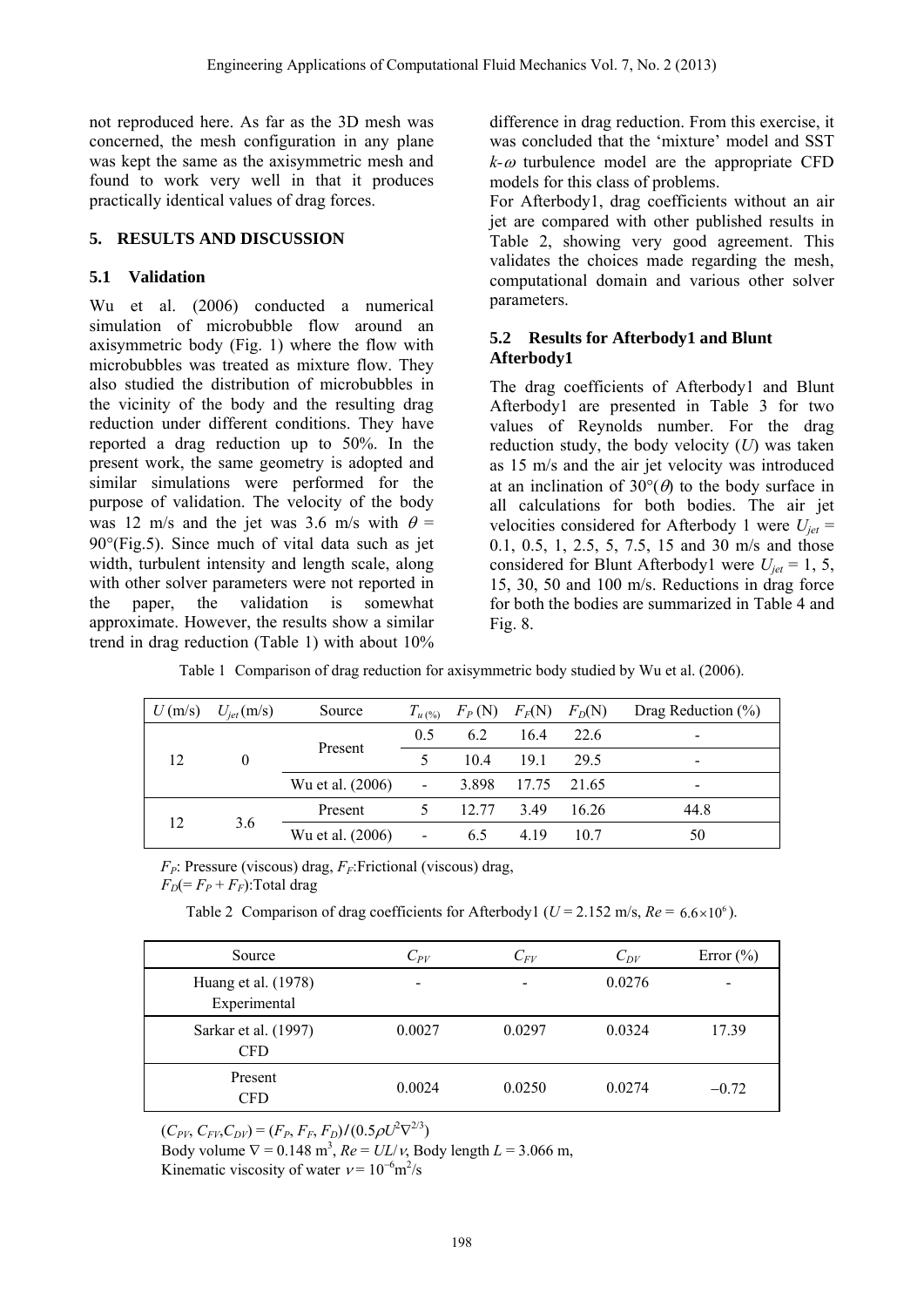| Reynolds<br>number $(U)$                     | Body                | $C_{PV}(F_P)$       | $C_{FV}(F_F)$        | $C_{DV}(F_D)$       | Increase in<br>$C_{DV}(%$ | Increase in<br>drag (%)  |
|----------------------------------------------|---------------------|---------------------|----------------------|---------------------|---------------------------|--------------------------|
| $6.6 \times 10^{6}$<br>$(2.152 \text{ m/s})$ | Afterbody1          | 0.0024<br>(1.538 N) | 0.0250<br>(16.24 N)  | 0.0274<br>(17.78 N) |                           | $\overline{\phantom{0}}$ |
|                                              | Blunt<br>Afterbody1 | 0.0220<br>(16.33 N) | 0.0256<br>(19.025 N) | 0.0477<br>(35.35 N) | 74                        | 98.8                     |
| $4.6 \times 10^{7}$<br>$(15 \text{ m/s})$    | Afterbody1          | 0.0016<br>(53 N)    | 0.0186<br>(589 N)    | 0.0204<br>(643 N)   |                           |                          |
|                                              | Blunt<br>Afterbody1 | 0.0228<br>(824 N)   | 0.019<br>(684 N)     | 0.0419<br>(1508 N)  | 105                       | 134                      |

Table 3: Drag coefficients for Afterbody1 and Blunt Afterbody1 (SST  $k$ - $\omega$  model with  $T_u = 5\%$ ).

Body volume  $\nabla = 0.148 \text{ m}^3$  (Afterbody1);  $\nabla = 0.181 \text{ m}^3$  (Blunt Afterbody1)

Table 4 Variation of drag reduction with various air jet velocities:  $U = 15$  m/s ( $Re = 4.6 \times 10^{7}$ ),  $\theta = 30^{\circ}$ .

| $U_{jet}$        |     | $F_P(N)$         | $F_F(N)$ |          |              | $F_D(N)$ |                  | Drag Reduction $(\%)$ |
|------------------|-----|------------------|----------|----------|--------------|----------|------------------|-----------------------|
| (m/s)            | A   | $\boldsymbol{B}$ | A        | $\bf{B}$ | $\mathbf{A}$ | $\bf{B}$ | $\mathbf{A}$     | B                     |
| $\boldsymbol{0}$ | 53  | 824              | 589      | 684      | 643          | 1508     | $\boldsymbol{0}$ | -                     |
| 0.1              | 51  |                  | 441      |          | 492          |          | 23.4             |                       |
| 0.5              | 56  |                  | 193      |          | 249.9        |          | 61.1             |                       |
| $\mathbf{1}$     | 79  | 890              | 169      | 224      | 249.4        | 1115     | 61.2             | 26.06                 |
| 2.5              | 159 |                  | 147      |          | 306          |          | 52.4             |                       |
| 5                | 188 | 805              | 141      | 164      | 329          | 969      | 48.8             | 35.74                 |
| 7.5              | 263 |                  | 138      |          | 401          |          | 37.6             |                       |
| 15               | 457 | 613              | 136      | 149      | 594          | 762      | 7.6              | 49.46                 |
| 30               | 550 | 539              | 133      | 137      | 684          | 677      | $-6.3$           | 55.106                |
| 50               |     | 525              |          | 128      |              | 654      |                  | 56.63                 |
| 100              |     | 727              |          | 122      |              | 846      |                  | 43.89                 |

A - Afterbody1; B - Blunt Afterbody1



Fig. 8 Comparison of drag reduction for Afterbody1 and Blunt Afterbody1 ( $\theta$ = 30°).

A contour plot of dynamic pressure around Afterbody1 for  $U_{jet} = 0$  is shown in Fig. 9a and that around Blunt Afterbody1 is shown in Fig. 9b. A contour plot of dynamic pressure around Afterbody1 for the air jet with  $U_{jet} = 1$  m/s (when drag reduction is maximum for Afterbody1) is shown in Fig. 10a and that around Blunt Afterbody1 with *Ujet* = 50 m/s (when drag reduction is maximum for Blunt Afterbody1) is given in Fig. 10b. Contour plots of fluid velocity around Afterbody1 and Blunt Afterbody1 without the air jet are shown in Figs. 11a and 11b, respectively. Contour plots of fluid velocity with the air jet around Afterbody1 (at  $U_{jet} = 1$  m/s) and Blunt Afterbody1 (at  $U_{jet} = 50$  m/s) are shown in Figs. 12a and 12b, respectively. Contour plots of VF of water in the domain for maximum drag reduction for both the bodies are shown in Fig. 13.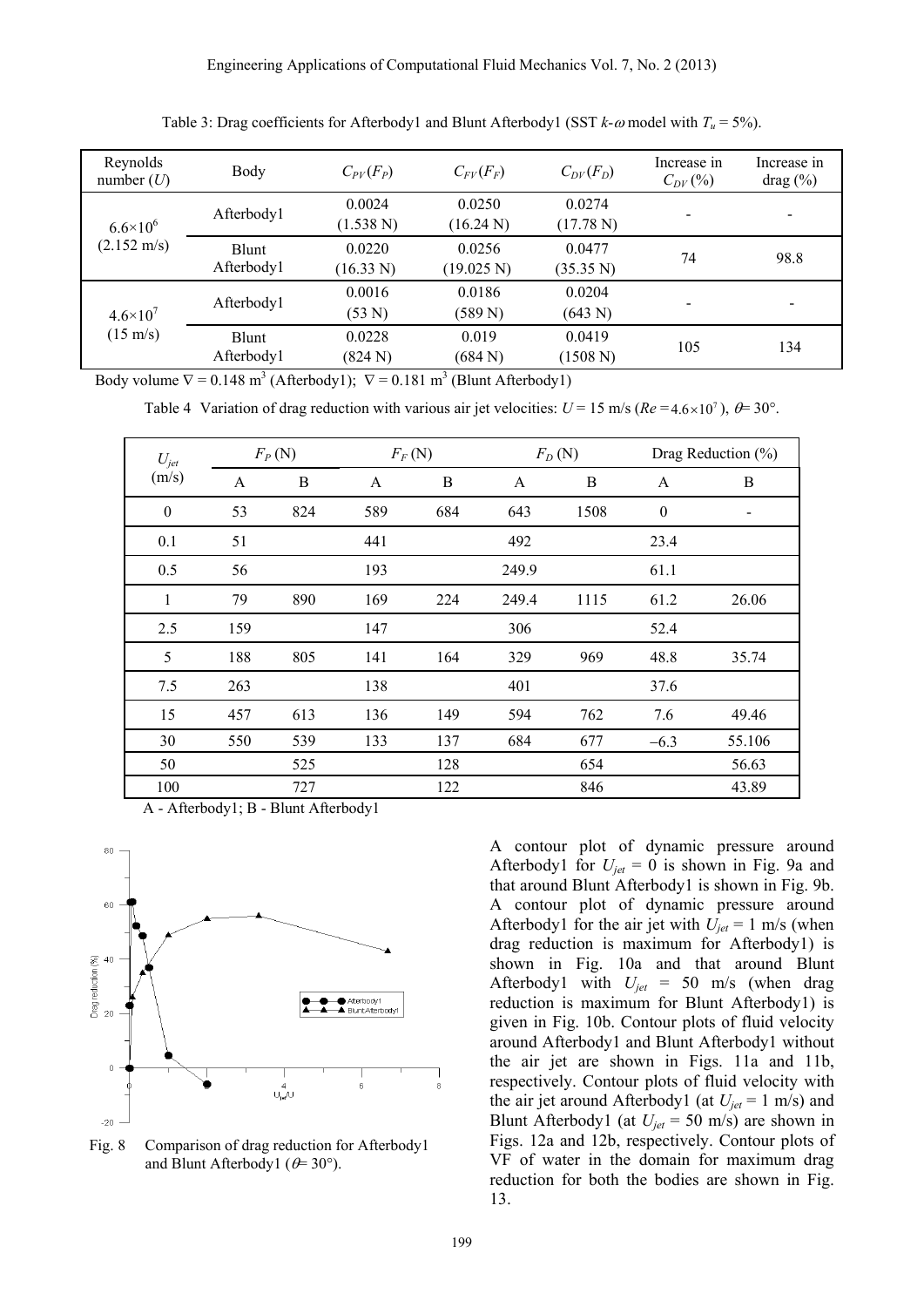#### Engineering Applications of Computational Fluid Mechanics Vol. 7, No. 2 (2013)



(a) Afterbody1 ( $U = 15$ m/s and  $U_{jet} = 0$ )



(b) Blunt Afterbody1 ( $U = 15$ m/s and  $U_{jet} = 0$ )

Fig. 9 Dynamic pressure contours for Afterbody1 and Blunt Afterbody1 without air jet.



(a) Afterbody1 ( $U = 15$ m/s and  $U_{jet} = 1$  m/s)



(b) (*U* = 15m/s and *Ujet* = 50 m/s)









Fig. 11 Velocity contours for Afterbody1 and Blunt Afterbody1 without air jet.



(a) Afterbody1 ( $U = 15$ m/s and  $U_{jet} = 1$  m/s)



(b) Blunt Afterbody1 ( $U = 15$  m/s and  $U_{jet} = 50$  m/s)

Fig. 12 Velocity contours for Afterbody1 and Blunt Afterbody1 at air jet speeds corresponding to maximum drag reduction.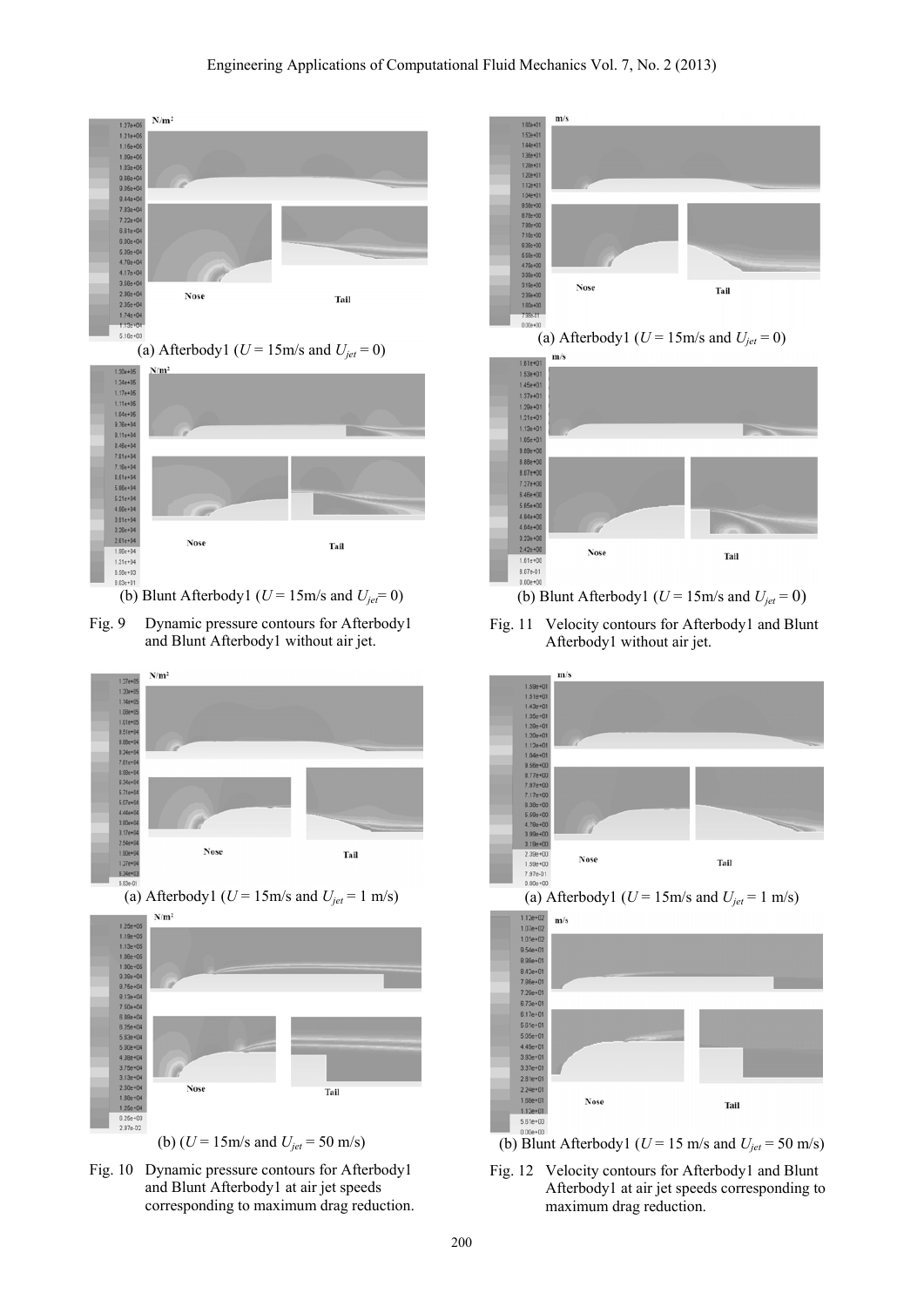

(a) Contour plot for whole domain for Afterbody1  $(U = 15 \text{m/s} \text{ and } U_{jet} = 1 \text{ m/s})$ 





(d) Enlarged view of VF contour near body wall

Fig. 13 VF contours for Afterbody1 and Blunt Afterbody1 at air jet speeds corresponding to maximum drag reduction.

Variations of molecular viscosity along the length of the body for the air jet velocity at which maximum drag reduction occurs, i.e.  $U_{jet}$  = 1 m/s for Afterbody1 and *Ujet*≈ 50 m/s for Blunt Afterbody1 are shown in Fig. 14 and volume fraction distributions of water in Fig. 15. Variation of dynamic pressure distribution along the body wall for Afterbody1 is shown in Fig. 16 and that for Blunt Afterbody1 in Fig. 17.

To study the effect of the angle of introduction of the air jet  $(\theta)$ , five values (10, 20, 30, 60 and 90°) were chosen with  $U = 15$  m/s. The results are shown in Fig. 18 and Table 5 for Afterbody1 and in Fig. 19 and Table 6 for Blunt Afterbody1.

To study the effect of velocity of the body on drag reduction, three different values of *U* (1, 4 and 15



Fig. 14 Comparison of molecular viscosity of mixture along length of body.



Fig. 15 Comparison of volume fraction of water along length of body.

m/s) have been considered for both bodies. The results are shown in Fig. 20 and Table 7 for Afterbody1 and in Fig. 21 and Table 8 for Blunt Afterbody1.

To study the effect of injecting air jets by discrete air inlets, when the flow problem ceases to be axisymmetric, a 3D CFD simulation is done with four discrete air inlets, each  $90^\circ$  apart, with same total mass flow rate (0.05*U* kg/s) as in case of axisymmetric studies which imply a ring shaped air inlet. In the axisymmetric geometry, the width of the air jet was 0.05 m, giving a total jet area of  $0.043$  m<sup>2</sup>. In the 3D geometry, the discrete jets had an elliptical shape on the body surface but the total jet area of four jets was the same as that of the ring jet. To bring out the difference between axisymmetric and 3D analysis, the 3D CFD simulation results with a ring air jet with zero angle of attack are compared with the axisymmetric analysis results in Table 9 for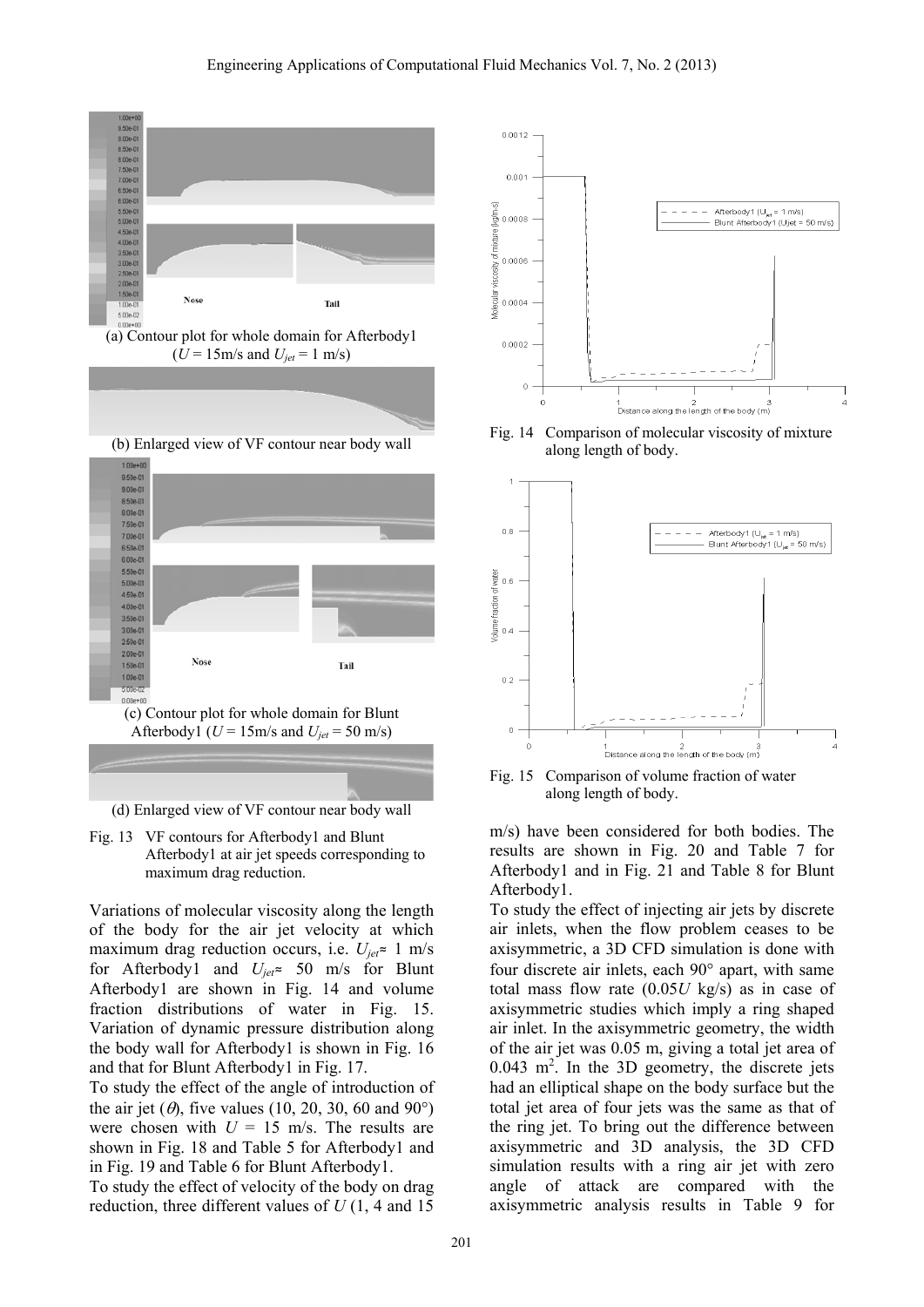

Fig. 16 Dynamic pressure distribution along length of body for different  $U_{jet}$  for Afterbody1( $U = 15$  $m/s$ ).



Fig.17 Dynamic pressure distribution along length of body for different *Ujet* for Blunt Afterbody1  $(U = 15 \text{ m/s}).$ 



Fig. 18 Influence of angle of injection of air jet on drag reduction for Aferbody1 ( $U = 15$  m/s).



Fig. 19 Influence of angle of injection of air jet on drag reduction for Blunt Aferbody $1(U = 15$  $m/s$ ).



Fig. 20 Influence of velocity of body on drag reduction for Aferbody1.



Fig. 21 Influence of velocity of body on drag reduction for Blunt Aferbody1.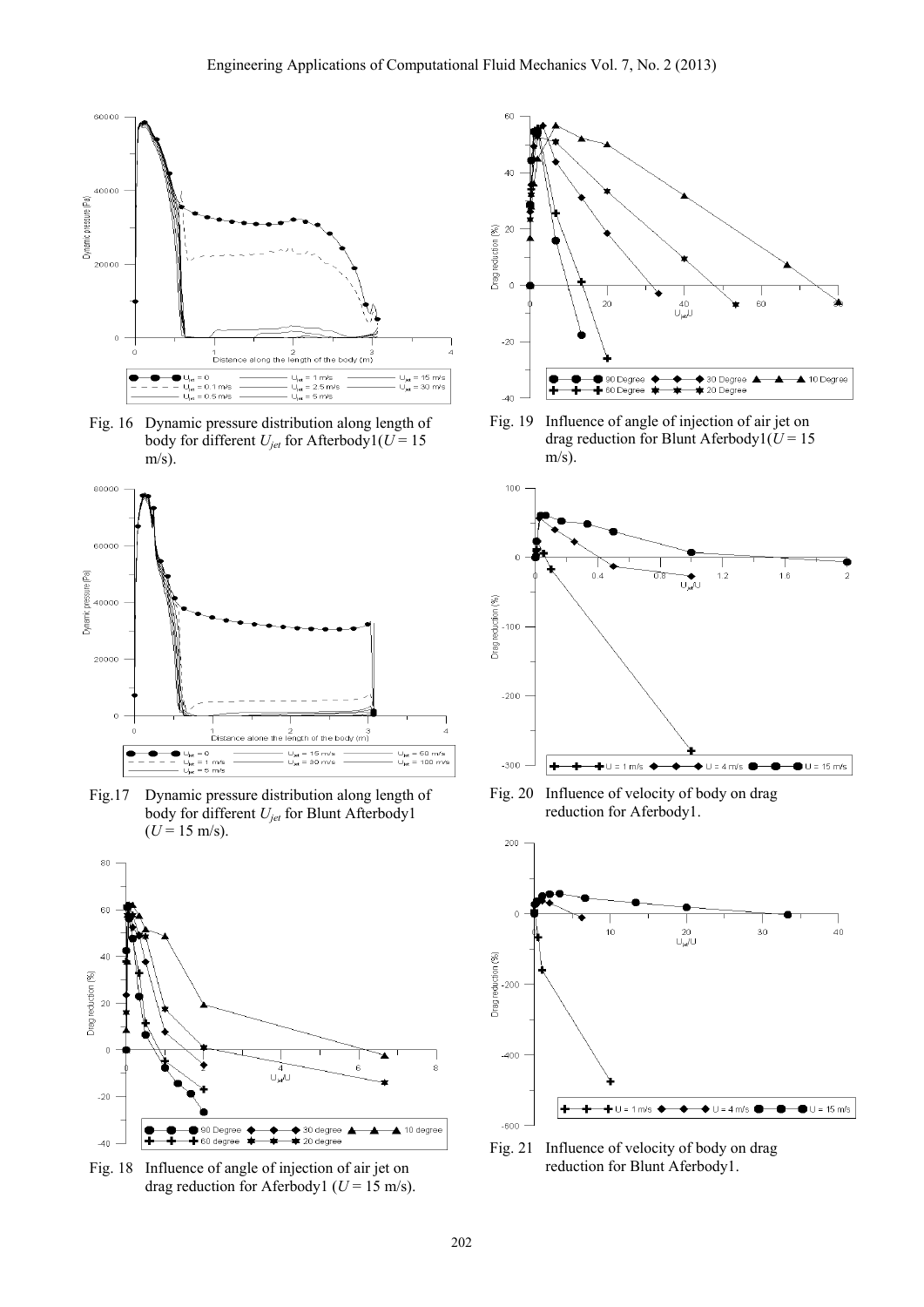|                |                  | $F_P(N)$ | $F_F(N)$ |          | Drag reduction $(\% )$ |
|----------------|------------------|----------|----------|----------|------------------------|
| $\theta$ (deg) | $U_{jet}$ (m/s)  |          |          | $F_D(N)$ |                        |
|                | $\boldsymbol{0}$ | 53.54    | 589.90   | 643.44   |                        |
|                | 0.1              | 52.61    | 535.18   | 587.79   | 8.64                   |
|                | 0.5              | 50.45    | 348.89   | 399.35   | 37.93                  |
|                | 1                | 52.05    | 218.23   | 270.29   | 57.99                  |
| 10             | 2.5              | 73.44    | 170.63   | 244.07   | 62.06                  |
|                | 5                | 120.21   | 153.03   | 273.25   | 57.53                  |
|                | 7.5              | 164.23   | 146.79   | 311.02   | 51.66                  |
|                | 15               | 188.13   | 141.46   | 329.59   | 48.77                  |
|                | 30               | 381.62   | 137.04   | 518.66   | 19.39                  |
|                | 100              | 520.24   | 137.42   | 657.67   | $-2.21$                |
|                | $\boldsymbol{0}$ | 53.54    | 589.90   | 643.44   |                        |
|                | 0.1              | 51.92    | 488.32   | 540.24   | 16.03                  |
|                | 0.5              | 52.03    | 220.44   | 272.47   | 57.65                  |
|                | 1                | 64.21    | 180.24   | 244.45   | 62.00                  |
|                | 2.5              | 118.79   | 153.30   | 272.10   | 57.71                  |
| $20\,$         | 5                | 183.10   | 144.24   | 327.34   | 49.12                  |
|                | 7.5              | 189.43   | 141.35   | 330.78   | 48.59                  |
|                | 15               | 393.77   | 136.59   | 530.36   | 17.57                  |
|                | 30               | 501.75   | 135.33   | 637.09   | 0.98                   |
|                | 100              | 599.41   | 134.33   | 733.74   | $-14.03$               |
|                | $\boldsymbol{0}$ | 53       | 589      | 643      | $\blacksquare$         |
|                | 0.1              | 51       | 441      | 492      | 23.48                  |
|                | 0.5              | 56       | 193      | 249.9    | 61.13                  |
|                | $\mathbf{1}$     | 79       | 169      | 249.4    | 61.21                  |
|                | 2.5              | 159      | 147      | 306      | 52.41                  |
| 30             | $\overline{5}$   | 188      | 141      | 329      |                        |
|                | 7.5              |          | 138      | 401      | 48.83                  |
|                |                  | 263      |          |          | 37.63                  |
|                | 15               | 457      | 136      | 594      | 7.62                   |
|                | 30               | 550      | 133      | 684      | $-6.37$                |
|                | $\boldsymbol{0}$ | 53.54    | 589.90   | 643.44   | $\blacksquare$         |
|                | 0.1              | 50.33    | 349.67   | 400.00   | 37.83                  |
|                | 0.5              | 73.55    | 171.83   | 245.38   | 61.86                  |
|                | 1                | 117.97   | 153.85   | 271.83   | 57.75                  |
| 60             | 2.5              | 194.07   | 142.67   | 336.75   | 47.66                  |
|                | 5                | 294.67   | 137.43   | 432.11   | 32.84                  |
|                | $\overline{7.5}$ | 432.77   | 136.60   | 569.38   | 11.51                  |
|                | 15               | 540.00   | 133.71   | 673.72   | $-4.70$                |
|                | 30               | 622.34   | 130.10   | 752.44   | $-16.94$               |
|                | $\boldsymbol{0}$ | 53       | 589      | 643      |                        |
|                | 0.1              | 50       | 319      | 370      | 42.45                  |
|                | 0.5              | 79       | 170      | 250      | 61.11                  |
|                | 1                | 130      | 151      | 281      | 56.29                  |
|                | 2.5              | 194      | 141      | 336      | 47.74                  |
|                | 5                | 358      | 137      | 496      | 22.86                  |
|                | 7.5              | 466      | 135      | 602      | 6.37                   |
| 90             | 15               | 559      | 133      | 693      | $-7.77$                |
|                | 20               | 605      | 131      | 736      | $-14.46$               |
|                | 25               | 633      | 129      | 763      | $-18.66$               |
|                |                  | 689      | 126      | 815      |                        |
|                | 30               |          |          |          | $-26.74$               |
|                | 50               | 811      | 121      | 932      | $-44.94$               |
|                | 75               | 937      | 115      | 1052     | $-63.60$               |
|                | 100              | 1058     | 111      | 1170     | $-81.95$               |

Table 5: Drag reduction for various angles of air jet for Afterbody1 ( $U = 15$  m/s,  $Re = 4.6 \times 10^{7}$ ).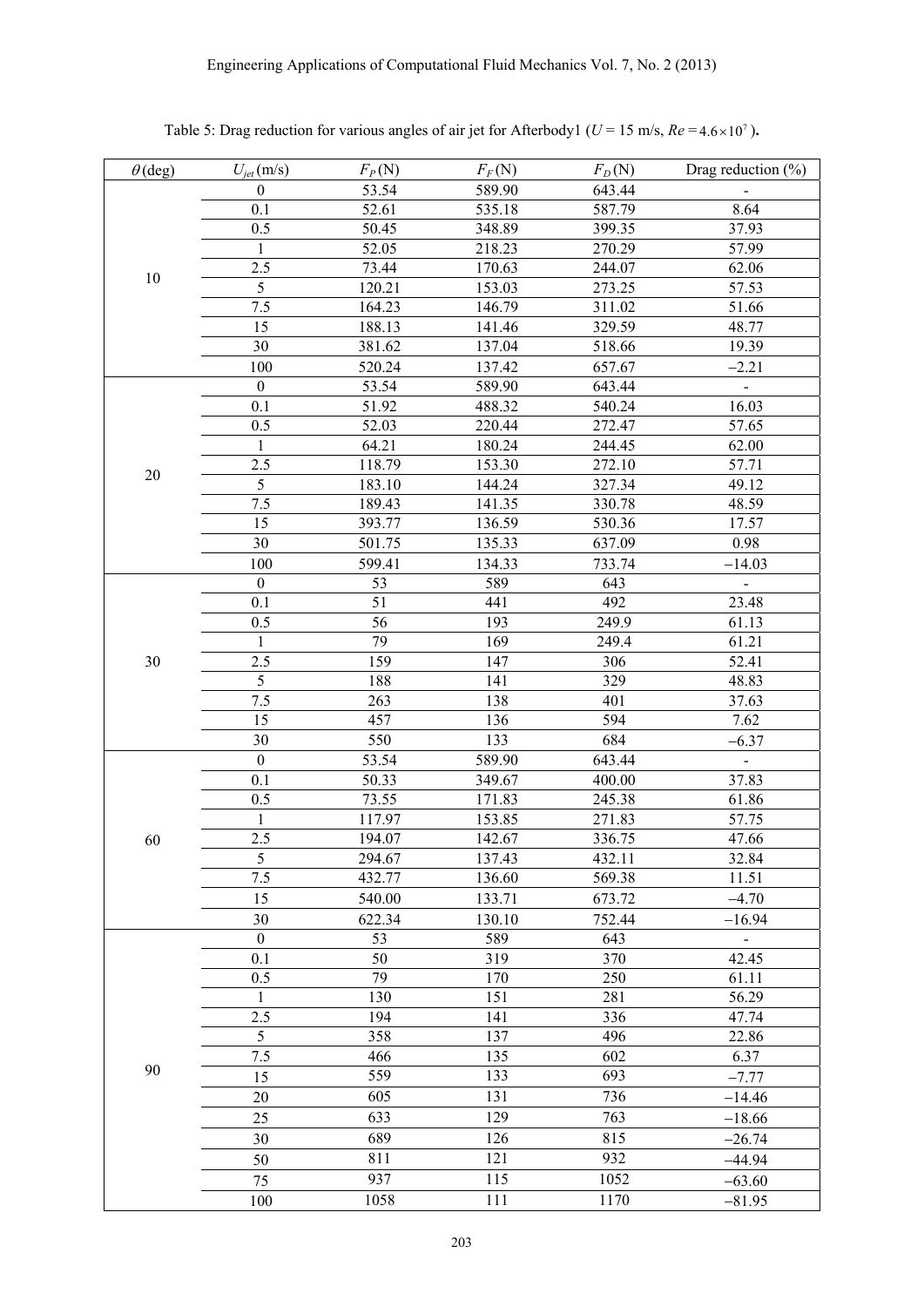| $\theta$ (deg) | $U_{jet}$ (m/s)  | $F_P(N)$ | $F_F(N)$ | $F_D(N)$ | Drag reduction $(\%)$        |
|----------------|------------------|----------|----------|----------|------------------------------|
|                | $\boldsymbol{0}$ | 824.10   | 684.68   | 1508.79  |                              |
|                | $\mathbf{1}$     | 873.10   | 379.30   | 1252.41  | 16.99                        |
|                | 5                | 881.88   | 203.87   | 1085.75  | 28.03                        |
| 10             | 15               | 799.02   | 163.01   | 962.04   | 36.23                        |
|                | 30               | 677.59   | 152.40   | 829.99   | 44.98                        |
|                | 100              | 512.82   | 137.73   | 650.55   | 56.88                        |
|                | 200              | 564.11   | 138.17   | 720.28   | 52.26                        |
|                | 300              | 598.47   | 155.52   | 753.99   | 50.02                        |
|                | 600              | 769.37   | 257.76   | 1027.13  | 31.92                        |
|                | 1000             | 910.11   | 485.81   | 1395.92  | 7.48                         |
|                | 1200             | 958.48   | 636.77   | 1595.25  | $-5.73$                      |
|                | $\boldsymbol{0}$ | 824.10   | 684.68   | 1508.79  | $\overline{\phantom{a}}$     |
|                | $\mathbf{1}$     | 889.17   | 265.97   | 1155.15  | 23.43                        |
|                | $\sqrt{5}$       | 847.33   | 176.01   | 1023.35  | 32.17                        |
| $20\,$         | 15               | 681.86   | 152.94   | 834.81   | 44.66                        |
|                | 30               | 570.08   | 144.61   | 714.7    | 52.63                        |
|                | 100              | 614.08   | 126.31   | 740.40   | 50.92                        |
|                | 300              | 857.47   | 148.10   | 1005.57  | 33.35                        |
|                | 600              | 1083.78  | 281.01   | 1364.79  | 9.54                         |
|                | 800              | 1194.75  | 416.37   | 1611.12  | $-6.78$                      |
|                | $\boldsymbol{0}$ | 824      | 684      | 1508     | $\qquad \qquad \blacksquare$ |
|                | 1                | 890      | 224      | 1115     | 26.06                        |
|                | $\sqrt{5}$       | 805      | 164      | 969      | 35.74                        |
|                | 15               | 613      | 149      | 762      | 49.46                        |
|                | 30               | 539      | 137      | 677      | 55.10                        |
| $30\,$         | 50               | 525      | 128      | 654      | 56.63                        |
|                | 100              | 727      | 122      | 846      | 43.89                        |
|                | 200              | 914      | 123      | 1037     | 31.23                        |
|                | 300              | 1100.92  | 127.20   | 1228.12  | 18.55                        |
|                | 500              | 1406.84  | 144.18   | 1551.03  | $-2.85$                      |
|                | $\boldsymbol{0}$ | 824.10   | 684.68   | 1508.79  |                              |
|                | $\mathbf{1}$     | 881.36   | 204.82   | 1086.19  | 28.01                        |
|                | 5                | 825.69   | 169.02   | 994.72   | 34.07                        |
|                | 15               | 553.84   | 140.82   | 694.67   | 53.95                        |
| 60             | 30               | 540.10   | 126.83   | 666.93   | 55.79                        |
|                | 100              | 1012.29  | 110.82   | 1123.12  | 25.56                        |
|                | 200              | 14477.65 | 101.65   | 1490     | 1.24                         |
|                | 300              | 2065.02  | 97.86    | 1900     | $-25.92$                     |
|                | $\boldsymbol{0}$ | 824.10   | 684.68   | 1508.79  |                              |
|                | 1                | 876.78   | 199.24   | 1076.03  | $\blacksquare$               |
|                | 5                |          |          |          | 28.68                        |
|                |                  | 686.09   | 153.10   | 839.19   | 44.37                        |
| 90             | 15               | 546.51   | 137.90   | 684.41   | 54.63                        |
|                | 30               | 566.30   | 123.49   | 689.80   | 54.28                        |
|                | 100              | 1161.68  | 105.92   | 1267.61  | 15.98                        |
|                | 200              | 1685.08  | 88.91    | 1774.00  | $-17.57$                     |

Table 6 Drag force for various angle of air jet for Blunt Afterbody1 ( $U = 15$  m/s,  $Re = 4.6 \times 10^{7}$ ).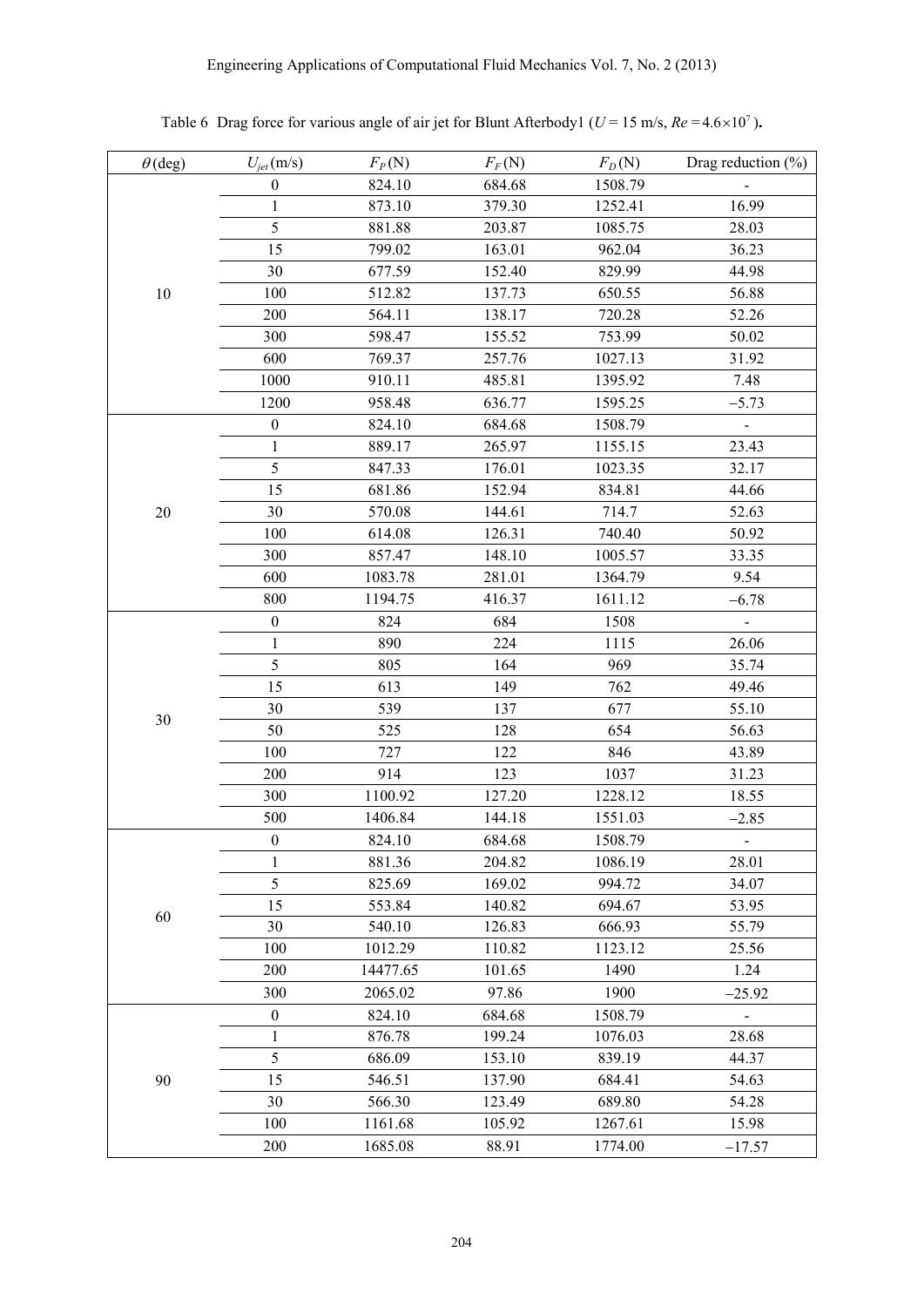| U(m/s)         | $U_{jet}$ (m/s)  | $F_P(N)$ | $F_F(N)$ | $F_D(N)$ | Drag reduction $(\% )$   |
|----------------|------------------|----------|----------|----------|--------------------------|
|                | $\Omega$         | 0.34     | 4.66     | 5.01     |                          |
|                | 0.001            | 0.40     | 4.43     | 4.84     | 3.32                     |
|                | 0.005            | 0.75     | 3.66     | 4.41     | 11.87                    |
| $\mathbf{1}$   | 0.01             | 1.32     | 2.51     | 3.84     | 23.29                    |
|                | 0.05             | 3.32     | 1.382    | 4.70     | 6.12                     |
|                | 0.1              | 4.65     | 1.19     | 5.85     | $-16.83$                 |
|                | 1                | 17.40    | 1.87     | 19       | $-279.11$                |
|                | $\boldsymbol{0}$ | 4.24     | 50.36    | 54.62    | $\overline{\phantom{a}}$ |
|                | 0.005            | 4.244    | 47.62    | 51.86    | 5.03                     |
|                | 0.01             | 4.26     | 45.38    | 49.64    | 9.10                     |
|                | 0.1              | 5.32     | 18.16    | 23.49    | 56.98                    |
| $\overline{4}$ | 0.5              | 19.82    | 12.86    | 32.68    | 40.15                    |
|                | 1                | 29.72    | 12.26    | 41.98    | 23.13                    |
|                | $\sqrt{2}$       | 49.39    | 12.09    | 61.49    | $-12.58$                 |
|                | 4                | 57.02    | 12.28    | 69.30    | $-26.88$                 |
|                | $\boldsymbol{0}$ | 53       | 589      | 643      | $\blacksquare$           |
|                | 0.1              | 51       | 441      | 492      | 23.48                    |
|                | 0.5              | 56       | 193      | 249.9    | 61.13                    |
|                | 1                | 79       | 169      | 249.4    | 61.21                    |
| 15             | 2.5              | 159      | 147      | 306      | 52.41                    |
|                | 5                | 188      | 141      | 329      | 48.83                    |
|                | 7.5              | 263      | 138      | 401      | 37.63                    |
|                | 15               | 457      | 136      | 594      | 7.62                     |
|                | 30               | 550      | 133      | 684      | $-6.37$                  |

Table 7 Drag force for various body velocities for Afterbody1.

Table 8 Drag force for various body velocities for Blunt Afterbody1.

| U(m/s)                   | $U_{\text{jet}}(\text{m/s})$ | $F_P(N)$ | $F_F(N)$ | $F_D(N)$ | Drag reduction (%) |
|--------------------------|------------------------------|----------|----------|----------|--------------------|
|                          | $\theta$                     | 3.48     | 5.29     | 8.70     |                    |
|                          | 0.001                        | 3.44     | 5.09     | 8.53     | 1.97               |
|                          | 0.005                        | 3.60     | 4.52     | 8.13     | 6.57               |
| $\mathbf{1}$             | 0.01                         | 3.95     | 3.94     | 7.90     | 9.23               |
|                          | 0.5                          | 11.93    | 2.55     | 14.49    | $-66.53$           |
|                          | 1                            | 20.43    | 2.13     | 22.57    | $-159.30$          |
|                          | 10                           | 72.37    | 2.52     | 50       | $-474.42$          |
| $\overline{\mathcal{A}}$ | $\boldsymbol{0}$             | 57.27    | 58.53    | 115.80   |                    |
|                          |                              | 65.26    | 15.53    | 80.79    | 30.23              |
|                          | $\sqrt{2}$                   | 64.47    | 13.77    | 78.24    | 32.43              |
|                          | $\overline{4}$               | 60.83    | 12.94    | 73.78    | 36.28              |
|                          | $\,8\,$                      | 68.47    | 12.35    | 80.79    | 30.23              |
|                          | 25                           | 117.38   | 11.23    | 128.62   | $-11.06$           |
|                          | $\boldsymbol{0}$             | 824      | 684      | 1508     |                    |
|                          | 1                            | 890      | 224      | 1115     | 26.06              |
|                          | 5                            | 805      | 164      | 969      | 35.74              |
|                          | 15                           | 613      | 149      | 762      | 49.46              |
| 15                       | 30                           | 539      | 137      | 677      | 55.10              |
|                          | 50                           | 525      | 128      | 654      | 56.63              |
|                          | 100                          | 727      | 122      | 846      | 43.89              |
|                          | 200                          | 914      | 123      | 1037     | 31.23              |
|                          | 300                          | 1100.925 | 127.20   | 1228.12  | 18.55              |
|                          | 500                          | 1406.849 | 144.18   | 1551.03  | $-2.85$            |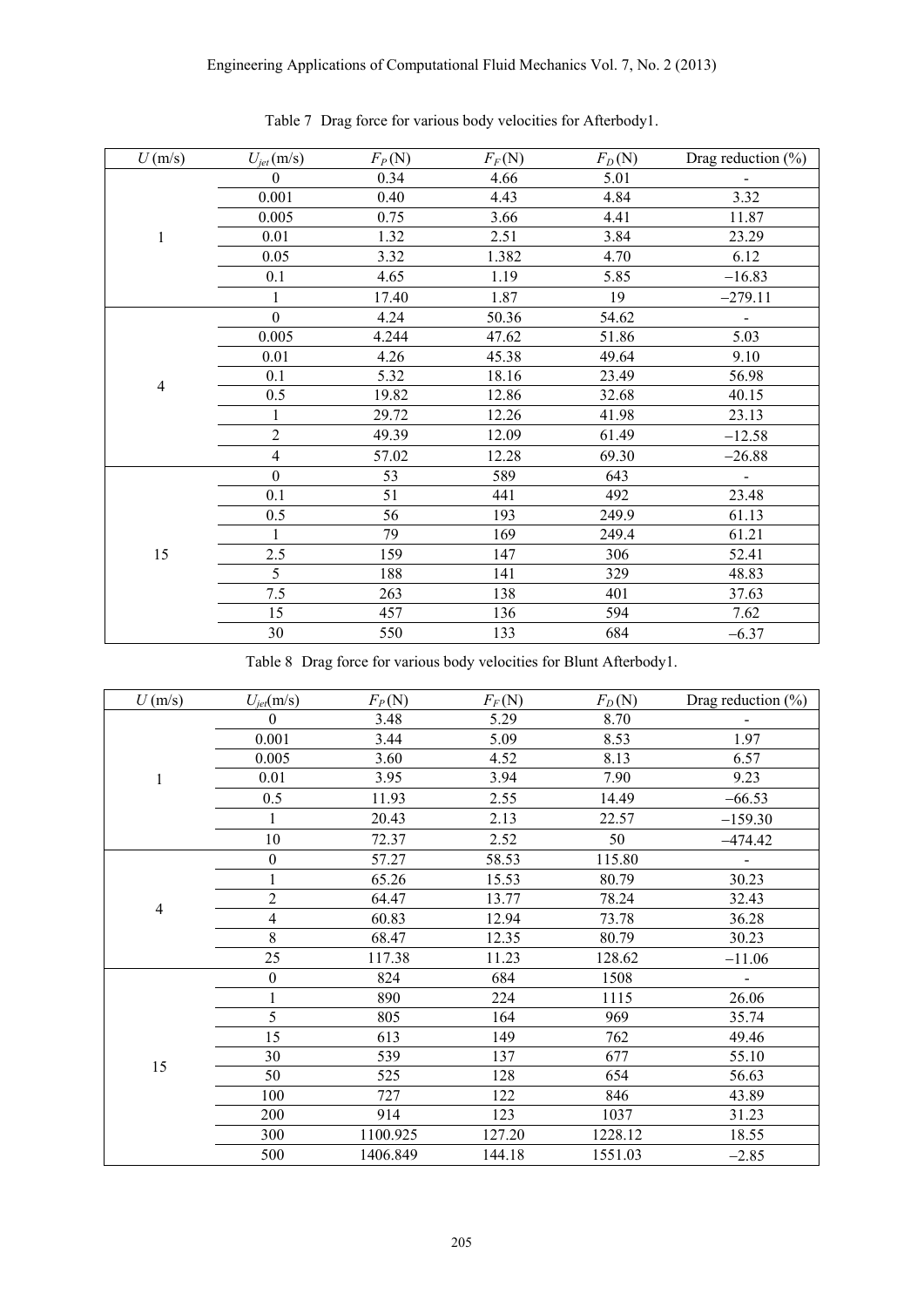|                                    |  |  |  | Table 9 Comparison of drag reduction for zero angle of attack: axisymmetric vs 3D analysis ( $U = 15$ m/s, $Re =$ |  |  |  |  |
|------------------------------------|--|--|--|-------------------------------------------------------------------------------------------------------------------|--|--|--|--|
| $4.6 \times 10^7$ ) of Afterbody1. |  |  |  |                                                                                                                   |  |  |  |  |

| $U_{jet}$ |      | $F_P(N)$ |        |     | $F_F({\rm N})$ |        |     | $F_D(N)$ |        |                        | Drag reduction $(\% )$ |                 |
|-----------|------|----------|--------|-----|----------------|--------|-----|----------|--------|------------------------|------------------------|-----------------|
| (m/s)     | 2D   | $3D*$    | $3D**$ | 2D  | $3D*$          | $3D**$ | 2D  | $3D*$    | $3D**$ | 2D                     | $3D*$                  | $3D**$          |
|           | 53.5 | 58.4     | 75.6   | 589 | 615            | 606    | 643 | 673      | 681    | $\qquad \qquad$        | $\blacksquare$         | $\qquad \qquad$ |
| 0.5       | 79   | 92.4     | 75.8   | 170 | 208            | 550    | 250 | 301      | 626    | 61.1                   | 55.3                   |                 |
| 15        | 559  | 546      | 107    | 133 | 59ء            | 483    | 693 | 706      | 590    | $\mathbf{r}$<br>$-7.8$ | $-4.9$                 | 13.4            |

3D\* : 3D analysis result with ring air jet

3D\*\* : 3D analysis result with four discrete air jets, located 90 deg. apart



Fig. 22 VF contour of water for ring air jet  $(U = 15$ m/s; *Ujet*= 0.5 m/s).



Fig. 23 VF contour of water for four discrete air jets  $(U = 15 \text{ m/s}; U_{jet} = 0.5 \text{ m/s}).$ 

Afterbody1. In this table, the 3D results for the case of four discrete air jets located 90º apart are also given. Figs. 22 and 23 show the contour plots of volume fraction (VF) of the fluid (VF  $=$  1 for water and  $VF = 0$  for air) for two jet configurations with  $U_{jet}$  = 0.5 m/s.

To study the effect of nonzero angles of attack on drag reduction, two nonzero angles of attack are considered,  $\alpha$  = 5° and 15°, only for a 1:1.9 scaled model of Afterbody1 at  $U = 4$  m/s. The results are shown in Fig. 24 and Table 10.

#### **5.3 Discussion of results**

The total drag force consists of two components, namely pressure drag (also called form drag of viscous origin and denoted by  $F_P$ ) and frictional (viscous) drag (denoted by  $F_F$ ). The total drag  $(F_D)$  is the sum of  $F_P$  and  $F_F$ . The corresponding drag coefficients (volumetric), denoted  $C_{PV}$ ,  $C_{FV}$ and  $C_{DY}$ , are defined as  $(C_{PV}, C_{FV}, C_{DY}) = (F_P, F_F, F_V)$  $F_D$ )/(0.5 $\rho U^2 \nabla^{2/3}$ ), where  $\rho$  is the density of water and  $\nabla$  is the volume of the body.

From Table 3, it may be seen that the drag of Blunt Afterbody1 is about 2 times that of Afterbody1 at  $Re = 6.6 \times 10^6$  (*U* = 2.152 m/s) and about 2.3 times that of Afterbody1 at  $Re =$  $4.6 \times 10^7$  (*U* = 15 m/s), indicating a very strong effect of the shape of the stern. This large difference is mainly contributed by the pressure drag. The pressure drag of Blunt Afterbody1 is about 10 times that of Afterbody1 at  $Re = 6.6 \times 10^6$ and about 15 times that of Afterbody1 at  $Re =$  $4.6 \times 10^{7}$ . This form effect is evident from a comparison of forward and aft pressure distributions on the two bodies (Figs. 9a and 9b). Forward pressures are almost the same for both bodies, however the aft pressures are significantly lower in Blunt Afterbody1 than Afterbody1, thereby creating much larger net force in the forward to aft direction, which is the pressure drag of the body. Figs. 16 and 17 show the dynamic pressure distribution on the Afterbody1 and Blunt Afterbody1, respectively, and they show significantly higher pressures at the forward end in Blunt Afterbody1 than in Afterbody1, once again explaining the significant difference in pressure drag between these two body shapes. From Table 4 and Fig. 8, it is seen that with increasing air jet velocity, the total drag first decreases (i.e. drag reduction increases as in Fig. 8), reaches a minimum, and then increases again. For Afterbody1, minimum drag is attained when  $U_{\text{jet}}/U$  is in the range of about 0.5 to 1 (i.e.  $U_{\text{jet}}$  is in the range of 7.5 to 15 m/s). For Blunt

Afterbody1, minimum drag is attained when  $U_{\text{jet}}/U$  is in the range of about 2 to 3.5 (i.e.  $U_{\text{jet}}$  in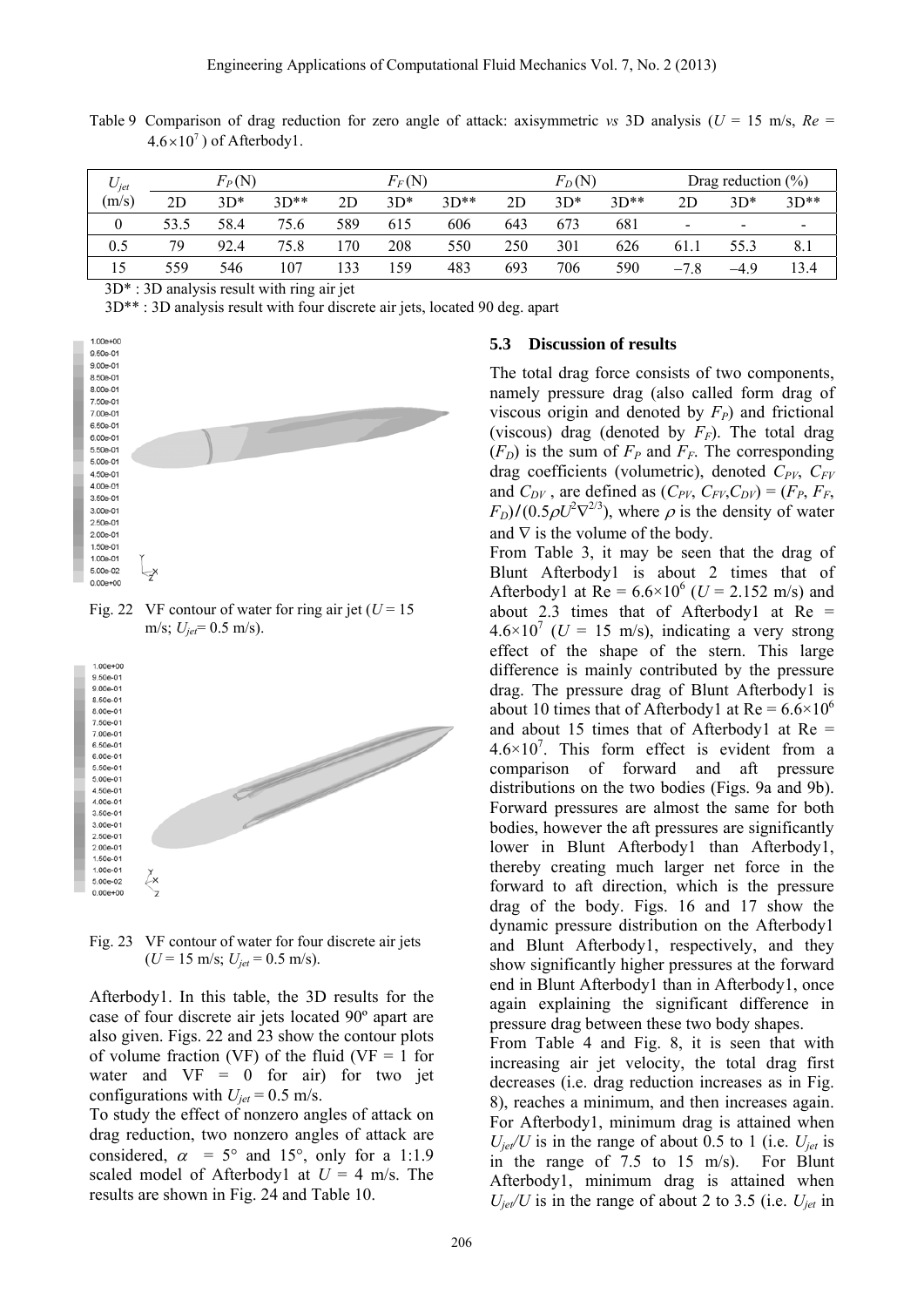

Fig. 24 Influence of angle of attack  $(\alpha)$  on drag reduction for 1:1.9 scale model of Aferbody1 at  $U = 4$ m/s.

Table 10 Drag reduction for various angles of attack  $(U = 4 \text{ m/s}, \text{ Re } = 6.456 \times 10^6) \text{ for } 1:1.9$ scaled model of Afterbody1.

| $U_{jet}$ (m/s)           | $F_P(N)$<br>$F_F(N)$ |          | $F_D(N)$                 | Drag reduction (%)     |  |  |  |  |  |  |  |  |
|---------------------------|----------------------|----------|--------------------------|------------------------|--|--|--|--|--|--|--|--|
| $\boldsymbol{0}$          | 1.84<br>16.5         |          | 18.4                     |                        |  |  |  |  |  |  |  |  |
| 0.2                       | 1.67                 | 14.8     | 16.5                     | 10.16                  |  |  |  |  |  |  |  |  |
| $\mathbf{1}$              | 1.90                 | 14.2     | 16.1                     | 12.14                  |  |  |  |  |  |  |  |  |
| $\overline{4}$            | 3.06                 | 13.3     | 16.3                     | 11.14                  |  |  |  |  |  |  |  |  |
| 8                         | 4.60                 | 11.9     | 16.5                     | 9.96                   |  |  |  |  |  |  |  |  |
| (a) $\alpha = 0^{\circ}$  |                      |          |                          |                        |  |  |  |  |  |  |  |  |
| $U_{jet}$ (m/s)           | $F_P(N)$             |          | $F_F(N)$ $F_D(N)$        | Drag reduction (%)     |  |  |  |  |  |  |  |  |
| $\boldsymbol{0}$          | 2.44                 | 16.2     | 18.6                     |                        |  |  |  |  |  |  |  |  |
| 0.2                       | 2.37                 | 14.7     | 17.1                     | 8.2                    |  |  |  |  |  |  |  |  |
| $\mathbf{1}$              | 2.51                 | 13.3     | 15.8                     | 15.03                  |  |  |  |  |  |  |  |  |
| $\overline{2}$            | 2.83                 | 12.5     | 15.3                     | 17.7                   |  |  |  |  |  |  |  |  |
| 4                         | 3.51                 | 11.5     | 15.07                    | 19.3                   |  |  |  |  |  |  |  |  |
| 8                         | 4.55                 | 10.5     | 15.08                    | 19.3                   |  |  |  |  |  |  |  |  |
| 16                        | 6.17                 | 9.62     | 15.80                    | 15.4                   |  |  |  |  |  |  |  |  |
|                           |                      |          | (b) $\alpha = 5^{\circ}$ |                        |  |  |  |  |  |  |  |  |
| $U_{jet}$ (m/s)           | $F_P(N)$             | $F_F(N)$ | $F_D(N)$                 | Drag reduction $(\% )$ |  |  |  |  |  |  |  |  |
| $\theta$                  | 17.4                 | 19.09    | 36.2                     |                        |  |  |  |  |  |  |  |  |
| 0.04                      | 16.9                 | 18.7     | 35.6                     | 1.54                   |  |  |  |  |  |  |  |  |
| 0.2                       | 16.7                 | 18.1     | 34.9                     | 3.67                   |  |  |  |  |  |  |  |  |
| $\mathbf{1}$              | 16.6                 | 16.9     | 33.5                     | 7.57                   |  |  |  |  |  |  |  |  |
| $\overline{2}$            | 16.6                 | 16.08    | 32.7                     | 9.76                   |  |  |  |  |  |  |  |  |
| $\overline{\mathbf{4}}$   | 16.9                 | 14.9     | 31.8                     | 12.1                   |  |  |  |  |  |  |  |  |
| 8                         | 17.8                 | 13.5     | 31.3                     | 13.5                   |  |  |  |  |  |  |  |  |
| 16                        | 20.6                 | 12.4     | 33.1                     | 8.62                   |  |  |  |  |  |  |  |  |
| 40                        | 26.5                 | 11.6     | 38.1                     | $-5.25$                |  |  |  |  |  |  |  |  |
| (c) $\alpha = 15^{\circ}$ |                      |          |                          |                        |  |  |  |  |  |  |  |  |

the range of 30 to 50 m/s). For Afterbody1, at about  $U_{\text{ref}}/U$  of 2 (i.e.  $U_{\text{jet}}$  of about 30 m/s), the drag reduction becomes negative (i.e. drag becomes more than that at  $U_{jet} = 0$ ). However, for Blunt Afterbody1, even at a large  $U_{\text{jet}}/U = 6.67$ (*Ujet*= 100 m/s) the drag reduction remains positive (i.e. drag remains less than that at  $U_{jet}$  = 0). The nature of the drag reduction curves indicates that drag reduction will remain positive for even higher values of *Ujet* for Blunt Afterbody1. Maximum drag reductions for both bodies are somewhat similar, 61% for Afterbody1 and 57% for Blunt Afterbody1. However, in the case of Afterbody1, large drag reduction is possible within a smaller range of air jet velocities, whereas in the case of Blunt Afterbody1, large drag reduction is possible within a much larger range of air jet velocities. Also, in the case of Afterbody1, large drag reduction occurs at small values of air jet velocity, whereas in the case of Blunt Afterbody1, large drag reduction occurs at much larger values of air jet velocity.

Comparing the pressure distributions in Fig. 9a  $(U_{jet} = 0)$  and Fig. 10a  $(U_{jet} = 1 \text{ m/s})$  for Afterbody1, one can notice that aft pressure is somewhat lower with the air jet than without the air jet. This should lead to higher pressure drag with air jet (79 N with air jet *vs.* 53 N without air jet in Table 7). However, total drag is lower by 61% with the air jet because frictional drag reduces significantly (169 N with air jet *vs.* 589 N without air jet in Table 7). This is because air engulfs the last one-third of the sloping aft region entirely (Figs. 13a and 13b) leading to reduction in frictional drag due to lower air density. This effect of engulfing of the body with air is far more pronounced for Blunt Afterbody1 leading to significant frictional drag reduction (Table 8).

From the variation of molecular viscosity (viscosity of air is  $1.789 \times 10^{-5}$  kg/(m.s) and that of water is  $1.003 \times 10^{-3}$  kg/(m.s)) along the length of the body, as shown in Fig. 14, it is clear that the major reason of drag reduction is the drastic reduction in molecular viscosity along length of the body beyond the location of air jet injection. This causes the reduction in the frictional component of drag force. In all calculations, a major portion of the body surface is covered with a mixture of water and air (Fig. 15) and the content of air in the mixture along the length of the body does not have much variation. Pressure drag was found to initially decrease and then increase with velocity of the air jet. Due to this variation in pressure drag, total drag force also follows the same pattern. Pressure drag is formed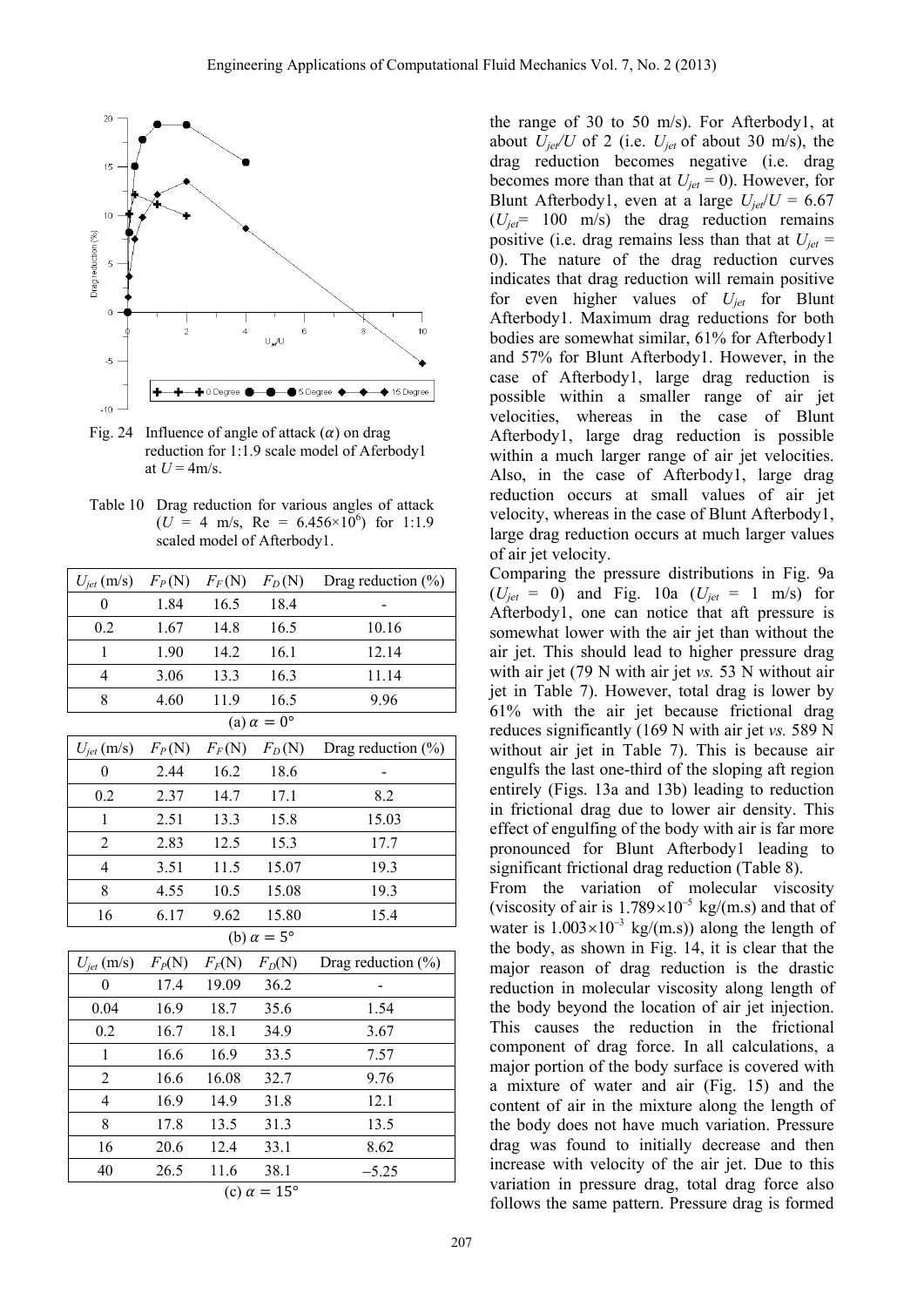due to the difference in pressure between the forward and aft ends of the body. At higher air jet velocity, the pressure difference between the aft and forward ends of the body increases which cause pressure drag to increase. The volume fraction distribution of water on the aft end shows that at higher air jet velocity, air does not cover the body surface fully, which lowers the pressure in the stern end. In all cases pressure distribution forward of the air jet location remains unaltered (i.e. in the fore body), so that the pressure and volume fraction in the stern essentially determines the magnitude of drag reduction.

Figs. 18 and 19 show that for each angle of injection of the air jet, drag reduction follows the same pattern. The range of the air jet velocity over which reduction happens is quite different for Afterbody1 and Blunt Afterbody1. However, maximum drag reduction remains similar (about 60% for Afterbody1 and about 55% for Blunt Afterbody1) in almost all cases. As the angle decreases, the range of air jet velocities in which drag reduction can be effective is found to increase significantly. For a  $10^{\circ}$  angle of the air jet, drag reduction can be obtained for Afterbody1 up to *Ujet*≈ 6*U*. For Blunt Afterbody1, however, drag reduction is obtained up to *Ujet*≈ 70*U*.

Figs. 20 and 21 present some results showing the influence of body velocity on drag reduction for various  $U_{\text{jet}}/U$  ratios. As velocity of the body decreases, the spread of the drag reduction curve also decreases significantly. At lower body velocities, the maximum drag reduction reduces for both bodies. It can be seen that at certain body velocities it may not be practically possible to achieve any drag reduction and on the contrary, drag may increase.

The drastic fall in drag reduction for lower air jet speed, 55% to 8% for  $U_{jet}$  = 0.5 m/s in case of the four discrete air jets over the case of the ring air jet, is clearly attributable to the fact that in the former case air is not able to cover the surface of the body fully and hence, drag reduction is much lower. This is vividly brought out in Figs. 22 and 23 for two jet configurations for  $U_{jet}$  = 0.5 m/s.

From Fig. 24 and Table 10, it may be seen that for non-zero angles of attack, the maximum drag reduction is in the range of 10 to 20%, while for the air jet in the form of a ring, the maximum drag reduction was in the range of 50 to 60%, again due to the air not being able to cover the surface of the body fully in the case of air jets. Maximum drag reduction is obtained when velocity of the air jet and angle of the air jet is smaller for higher body speed and for zero angle of attack of the body. For larger angles of attack of the body, the

peak of drag reduction curve shifts to higher values of air jet velocity. From the volume fraction plots it was observed that at higher angles of attack and at higher air jet velocities, the air jet gets separated from the body surface, thus reducing drag reduction. The parameters that affect drag reduction are  $U_{jet}$ ,  $\theta$  and  $\alpha$ . The optimal values of these parameters, in other words, the combination for which drag reduction is maximum, will require many CFD runs which may be worthwhile only when one has reasonable experimental validation and this has not been done in the present work. Even then, the CFD based optimal values may not be always practicable (e.g. too large or too small values of  $\theta$ ) and hence, practical choice of optimal values will require a judicious combination of CFD approach and practicability. Nevertheless, from Tables 5 to 8 and Table 10, it seems that  $\theta = 30^{\circ}$ is a practical optimal choice for both bodies and also in most cases  $\alpha = 0^{\circ}$  gives the best drag reduction. As for  $U_{\text{jet}}$ , a value of around 0.5 to 2.5 m/s is optimal for Afterbody1 and a value of around 30 to 50 m/s is optimal for Blunt Afterbody1; all for  $U = 15$  m/s.

# **6. CONCLUSIONS**

A computational fluid dynamics approach for estimation of drag reduction using air jets for underwater axisymmetric vehicles has been presented and reasonably validated with other numerical work. Maximum drag reduction can be obtained if the influencing parameters are selected in their optimal ranges. Drag reduction with air jets has been demonstrated to be an effective potential method of drag reduction. Experimental validation is required for further meaningful research in this area.

# **REFERENCES**

- 1. Ali D, Yasemin A, Fahri C (2010). A numerical investigation of air lubrication effect on ship resistance. *International Conference on Ship Drag Reduction SMOOTH-SHIPS*. Istanbul, Turkey.
- 2. Deutsch S, Castano J (1985). *Microbubble Skin Friction Reduction on an Axisymmetric Body*. Technical memorandum (N00024-79- C-6043), The Pennsylvania State University, USA.
- 3. Fontaine AA, Deutsch S (1992). The influence of the type of gas on the reduction